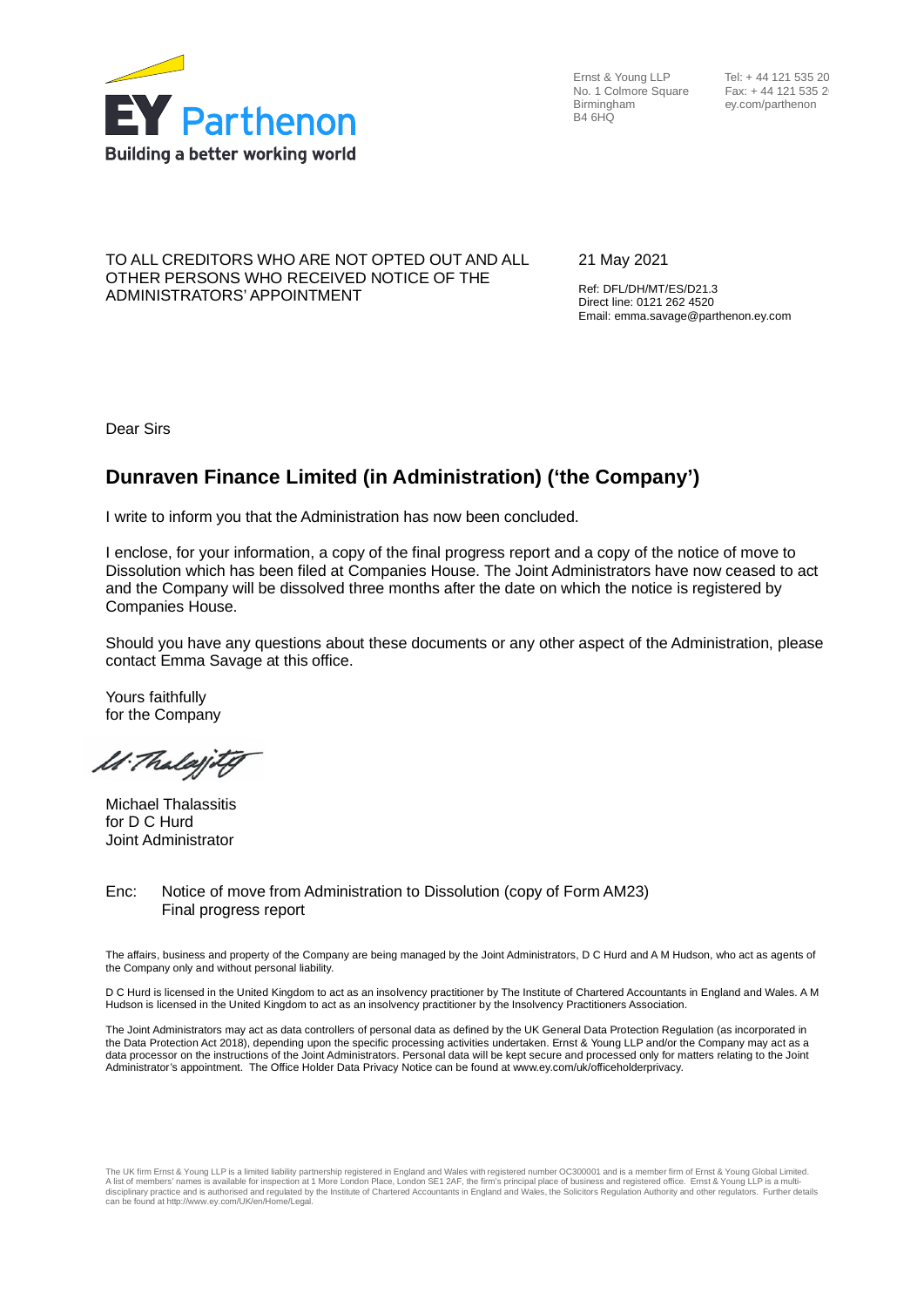| In accordance with<br>Rule 3.61(1) of the<br>Insolvency (England<br>& Wales) Rules 2016<br>& Paragraph 84(8) of<br>Schedule B1 of the<br>Insolvency Act 1986. | AM23<br>Notice of move from administration<br>to dissolution                                                              | <b>Companies House</b>                                                                   |
|---------------------------------------------------------------------------------------------------------------------------------------------------------------|---------------------------------------------------------------------------------------------------------------------------|------------------------------------------------------------------------------------------|
|                                                                                                                                                               |                                                                                                                           |                                                                                          |
|                                                                                                                                                               |                                                                                                                           |                                                                                          |
|                                                                                                                                                               |                                                                                                                           | For further information, please<br>refer to our guidance at<br>www.gov.uk/companieshouse |
| 1                                                                                                                                                             | <b>Company details</b>                                                                                                    |                                                                                          |
| Company number                                                                                                                                                | $\mathbf{2}$<br>5<br>$\boldsymbol{2}$<br>$\mathsf 0$<br>8<br>8<br>1<br>6                                                  | $\rightarrow$ Filling in this form                                                       |
| Company name in full                                                                                                                                          | Dunraven Finance Limited (in Administration)                                                                              | Please complete in typescript or in<br>bold black capitals.                              |
| $\overline{2}$                                                                                                                                                | <b>Court details</b>                                                                                                      |                                                                                          |
| Court name                                                                                                                                                    | High Court of Justice, Royal Courts of Justice, Chancery Division                                                         |                                                                                          |
|                                                                                                                                                               | 6440 of 2017                                                                                                              |                                                                                          |
| Court number                                                                                                                                                  | $\overline{c}$<br>$\pmb{0}$<br>6<br>$\overline{\mathbf{4}}$<br>$\pmb{0}$<br>$\mathsf{f}$<br>1<br>$\overline{7}$<br>4<br>o |                                                                                          |
| $\mathbf{3}$                                                                                                                                                  | <b>Administrator's name</b>                                                                                               |                                                                                          |
| Full forename(s)                                                                                                                                              | Alan Michael                                                                                                              |                                                                                          |
| Surname                                                                                                                                                       | Hudson                                                                                                                    |                                                                                          |
| $\overline{\mathbf{r}}$                                                                                                                                       | <b>Administrator's address</b>                                                                                            |                                                                                          |
|                                                                                                                                                               | Building name/number   Ernst & Young LLP                                                                                  |                                                                                          |
| <b>Street</b>                                                                                                                                                 | 1 More London Place                                                                                                       |                                                                                          |
| Post town                                                                                                                                                     | London                                                                                                                    |                                                                                          |
| County/Region                                                                                                                                                 |                                                                                                                           |                                                                                          |
| Postcode                                                                                                                                                      | $\mathsf S$<br>$\mathsf E$<br>F<br>$\overline{2}$<br>A<br>1                                                               |                                                                                          |
| Country                                                                                                                                                       | United Kingdom                                                                                                            |                                                                                          |
|                                                                                                                                                               |                                                                                                                           |                                                                                          |
|                                                                                                                                                               |                                                                                                                           |                                                                                          |
|                                                                                                                                                               |                                                                                                                           |                                                                                          |
|                                                                                                                                                               |                                                                                                                           |                                                                                          |
|                                                                                                                                                               |                                                                                                                           |                                                                                          |
|                                                                                                                                                               |                                                                                                                           |                                                                                          |
|                                                                                                                                                               |                                                                                                                           |                                                                                          |
|                                                                                                                                                               |                                                                                                                           |                                                                                          |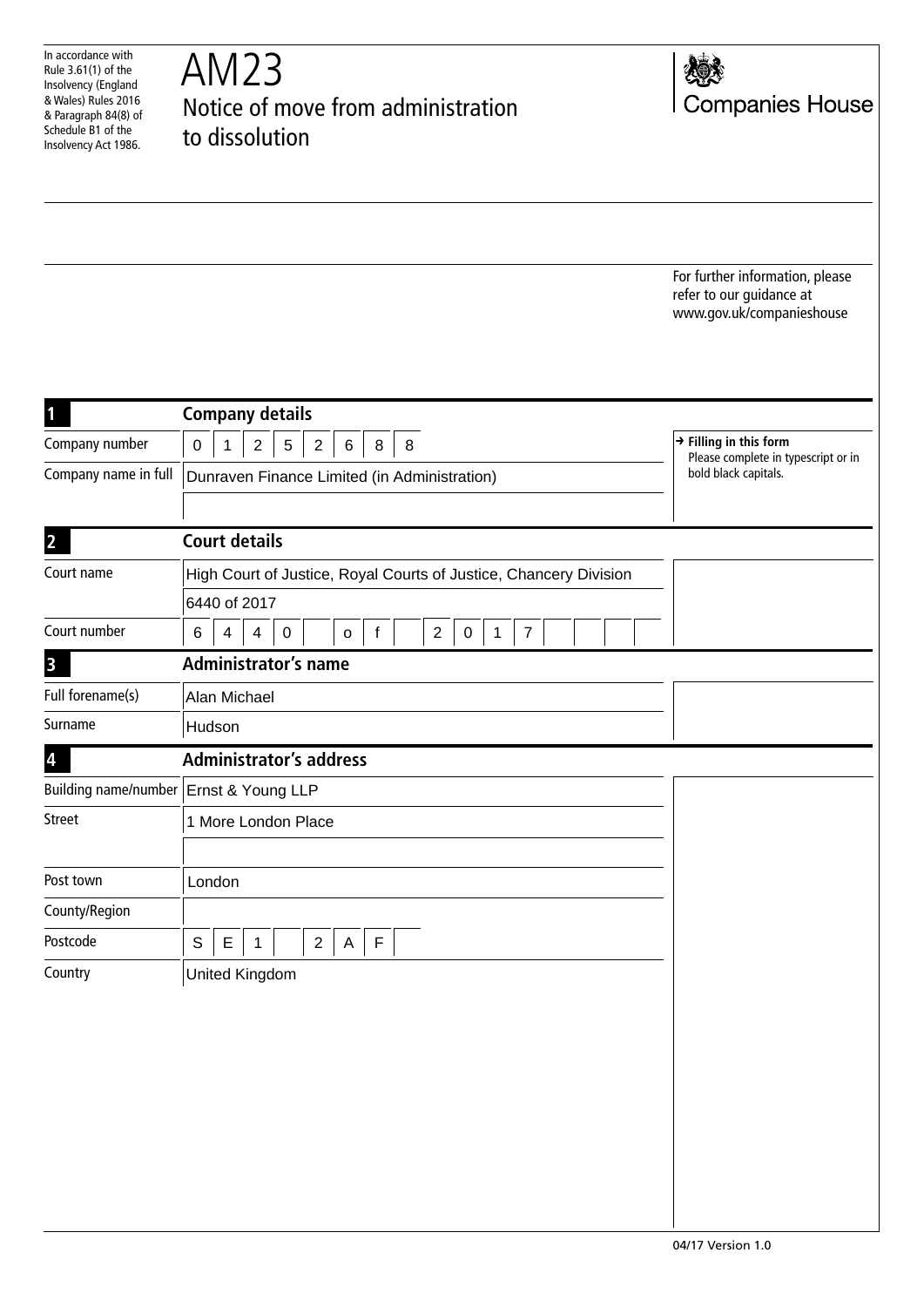| 5                    | Administrator's name $\bullet$                                                                                                                                                 |   |                                                            |  |  |
|----------------------|--------------------------------------------------------------------------------------------------------------------------------------------------------------------------------|---|------------------------------------------------------------|--|--|
| Full forename(s)     | Daniel Christopher                                                                                                                                                             |   | O Other administrator<br>Use this section to tell us about |  |  |
| Surname              | Hurd                                                                                                                                                                           |   | another administrator.                                     |  |  |
| $6\phantom{a}$       | Administrator's address <sup>®</sup>                                                                                                                                           |   |                                                            |  |  |
| Building name/number | Ernst & Young LLP                                                                                                                                                              |   | O Other administrator<br>Use this section to tell us about |  |  |
| <b>Street</b>        | No.1 Colmore Square                                                                                                                                                            |   | another administrator.                                     |  |  |
|                      |                                                                                                                                                                                |   |                                                            |  |  |
| Post town            | Birmingham                                                                                                                                                                     |   |                                                            |  |  |
| County/Region        |                                                                                                                                                                                |   |                                                            |  |  |
| Postcode             | $\sf B$<br>6<br>H<br>$\mathsf Q$<br>4                                                                                                                                          |   |                                                            |  |  |
| Country              | <b>United Kingdom</b>                                                                                                                                                          |   |                                                            |  |  |
| 7                    | <b>Final progress report</b>                                                                                                                                                   |   |                                                            |  |  |
|                      | I have attached a copy of the final progress report<br>$\overline{\mathbf{r}}$                                                                                                 |   |                                                            |  |  |
|                      |                                                                                                                                                                                |   |                                                            |  |  |
|                      |                                                                                                                                                                                |   |                                                            |  |  |
| 8                    | Sign and date                                                                                                                                                                  |   |                                                            |  |  |
| Administrator's      | Signature                                                                                                                                                                      |   |                                                            |  |  |
| signature            | X<br>0.24                                                                                                                                                                      | Χ |                                                            |  |  |
|                      |                                                                                                                                                                                |   |                                                            |  |  |
| Signature date       | $\sqrt{d}$ <sub>2</sub><br>$\sqrt{d}$<br>$m_{\overline{5}}$<br>$^{\mathrm{m}}$ 0<br>$\vert$ <sup>y</sup> 2<br>$^{\prime}$ 1<br>$\overline{I^y}$ 0<br>$\mathbf{y}^{\mathsf{y}}$ |   |                                                            |  |  |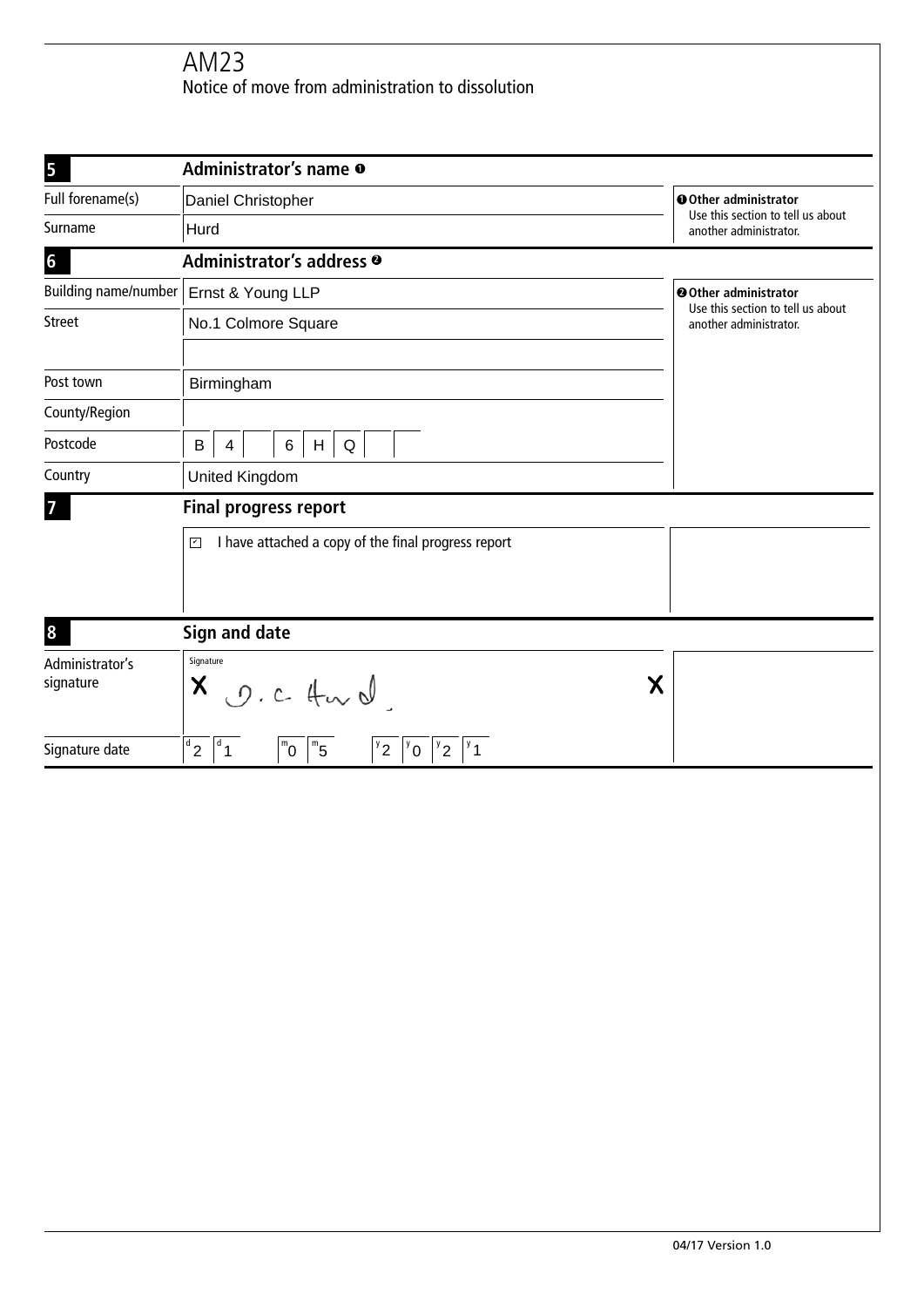| <b>Presenter information</b>                                                                                                                                                                                                               | <b>Important information</b>                                                                                                                     |
|--------------------------------------------------------------------------------------------------------------------------------------------------------------------------------------------------------------------------------------------|--------------------------------------------------------------------------------------------------------------------------------------------------|
| You do not have to give any contact information, but if<br>you do it will help Companies House if there is a query<br>on the form. The contact information you give will be<br>visible to searchers of the public record.                  | All information on this form will appear on the<br>public record.                                                                                |
| Contact name<br>Emma Savage                                                                                                                                                                                                                | Where to send<br>Ⅵ                                                                                                                               |
| Company name<br>Ernst & Young LLP                                                                                                                                                                                                          | You may return this form to any Companies House<br>address, however for expediency we advise you to<br>return it to the address below:           |
| Address<br>No. 1 Colmore Square                                                                                                                                                                                                            | The Registrar of Companies, Companies House,<br>Crown Way, Cardiff, Wales, CF14 3UZ.<br>DX 33050 Cardiff.                                        |
| Post town<br>Birmingham                                                                                                                                                                                                                    |                                                                                                                                                  |
| County/Region                                                                                                                                                                                                                              |                                                                                                                                                  |
| Postcode<br>4<br>6<br>H<br>B<br>Q                                                                                                                                                                                                          | <b>Further information</b>                                                                                                                       |
| Country<br>United Kingdom<br>DX<br>Telephone<br>0121 262 4520                                                                                                                                                                              | For further information please see the guidance notes<br>on the website at www.gov.uk/companieshouse<br>or email enquiries@companieshouse.gov.uk |
| <b>Checklist</b>                                                                                                                                                                                                                           | This form is available in an                                                                                                                     |
| We may return forms completed incorrectly or<br>with information missing.                                                                                                                                                                  | alternative format. Please visit the<br>forms page on the website at                                                                             |
| Please make sure you have remembered the<br>following:<br>$\Box$ The company name and number match the<br>information held on the public Register.<br>$\Box$ You have attached the required documents.<br>$\Box$ You have signed the form. | www.gov.uk/companieshouse                                                                                                                        |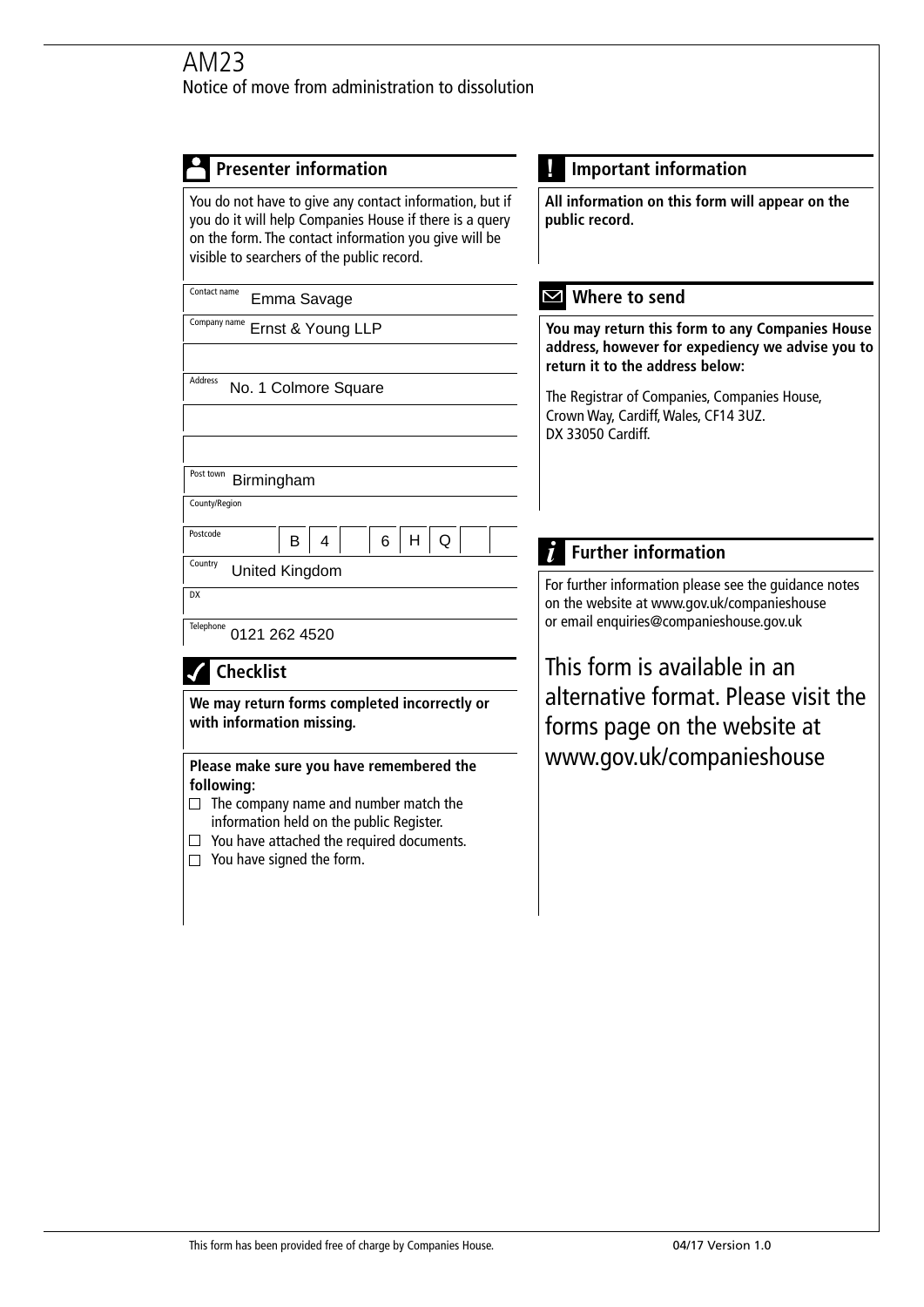

Ernst & Young LLP No. 1 Colmore Square Fax: + 44 121 535 2001 Birmingham B4 6HQ

 Tel: + 44 121 535 2000 ey.com/parthenon

TO ALL KNOWN CREDITORS 21 May 2021

Ref: DFL/JOC/DH/MT/ES/PCF

Please ask for Emma Savage Email: Emma.Savage@parthenon.ey.com

Dear Sirs

# **Dunraven Finance Limited (formerly trading as Buy As You View) (in Administration) ("the Company")**

# **High Court of Justice, Royal Courts of Justice, Chancery Division, Number 6440 of 2017**

I write to provide you with our final progress report in the Administration, which includes details of the outcome. The report covers the period from 1 March 2021 to 21 May 2021 ("the Period") and should be read in conjunction with the Joint Administrators' Statement of Proposals dated 20 October 2017 ("the Proposals") and our previous reports dated 19 March 2018, 14 September 2018, 26 March 2019, 26 September 2019, 23 March 2020, 22 September 2020 and 24 March 2021 ("the Previous Reports").

Statutory information about the Company, the Administration and the office holders is provided at Appendix 1.

# **Summary of the Joint Administrators' proposals**

#### **Circumstances giving rise to the appointment of the Joint Administrators**

As of April 2014, all non-standard finance businesses (such as the Company) became regulated by the Financial Conduct Authority ("FCA"). Prior to becoming regulated by the FCA, the Company held an Office of Fair Trading licence. Following this regulatory change, the Company introduced more stringent lending criteria and intentionally reduced its volume of new business as it worked towards meeting the requirements to achieve full FCA authorisation.

In addition to these changes, the Company underwent an intense period of restructuring in the year preceding the Joint Administrators' appointment, leading to substantial reductions in the regions of the UK in which the Company operated, the cost base and headcount. The Company also changed its operating model, converting to an online only sales platform in December 2016. Despite this restructuring activity, the Company continued to report significant monthly losses.

Whilst the Company continued to generate cash on a monthly basis, allowing it to cover its operating costs, the value of the loan book security underpinning the debt position of its secured lender was eroding.

As the business of the Company was not considered viable in the long term without significant further investment, a number of options were considered by the Director and the Company's secured creditor, Hayfin Services LLP ("Hayfin", acting as agent and security agent), including:

– a solvent sale of the business, loan book, or shares of the Company;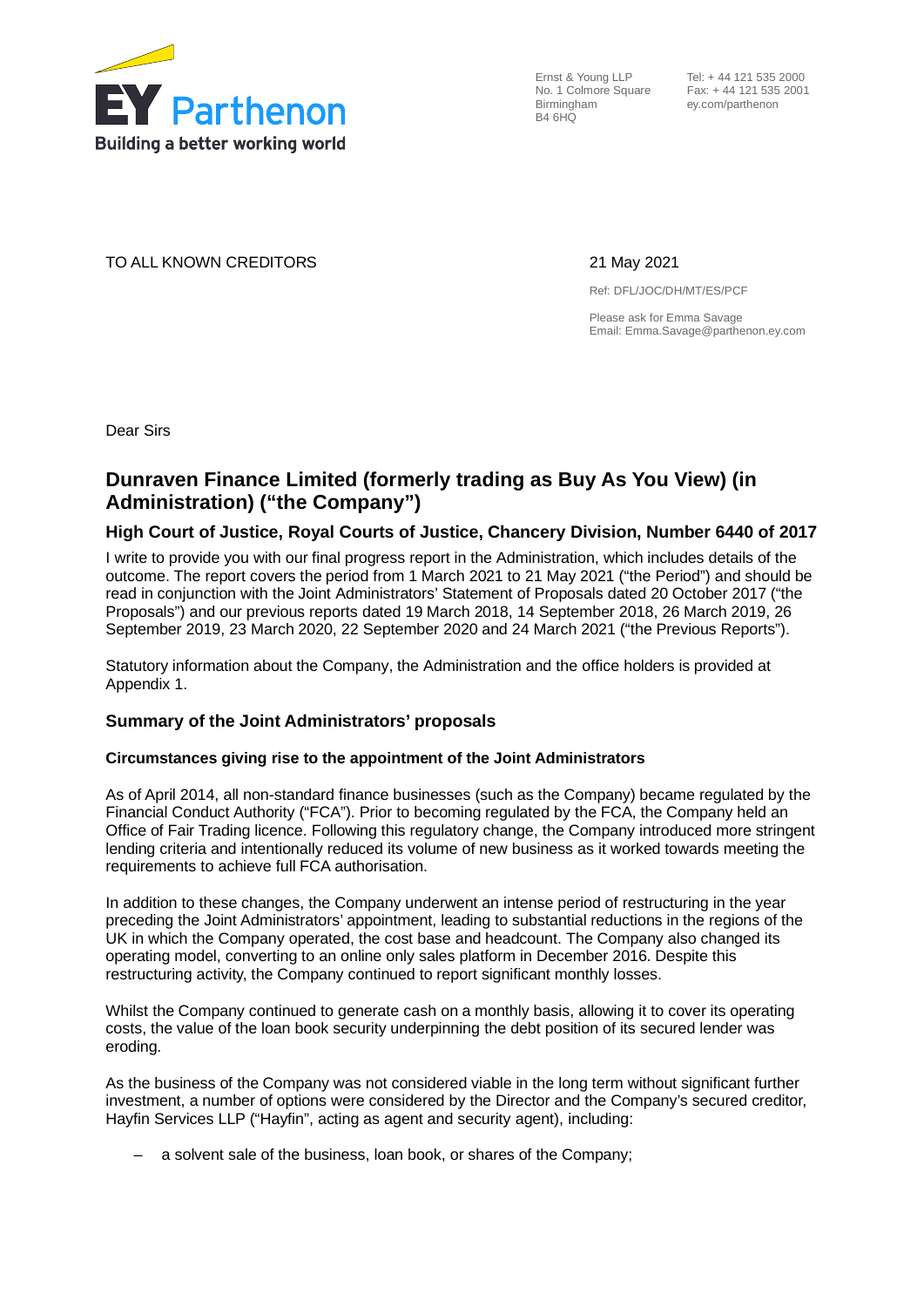

- a sale of the company via a pre-pack Administration; and
- a solvent or insolvent run-off of the loan book.

EY was engaged to review and comment upon Management's modelling of certain of these scenarios, to conduct market testing in respect of a potential sale, and, later, to carry out contingency planning in respect of a potential Administration appointment over the Company.

A potential sale of the business and/or assets of the Company became the preferred option and offers for the business were invited. One indicative offer was received in May 2017, however the transaction was not considered to be viable due to the potential purchaser's lack of available funding. As a result, discussions between the parties ended in early August 2017.

In the absence of any credible alternative options for a sale of the business, assets or loan book, and in light of the reduction in the value of the loan book over time, the Director concluded that a run-off of the business and the loan book whilst in Administration represented the best option available for creditors in the circumstances, given the protection that would be afforded to the Company by the Administration moratorium.

The FCA's written consent to the appointment of the Joint Administrators was provided on 30 August 2017 and the Director filed a notice of intention to appoint administrators on the same day. The Company subsequently entered Administration on 31 August 2017, with J M O'Connor and D C Hurd appointed to act as Joint Administrators. Subsequently, J M O'Connor was replaced as a Joint Administrator by A M Hudson.

Immediately prior to the appointment of the Joint Administrators, the Company:

- applied to the FCA to vary its interim permissions such that on 28 February 2019, the Company's interim permissions would be varied to remove all regulated activities; and
- · withdrew its application for full FCA authorisation, effective from midnight on 31 August 2017.

Accordingly, immediately following the Joint Administrators' appointment, the Company ceased to accept new customer orders and/or enter into new customer agreements. Notwithstanding this, the Company continued to service existing customer agreements and collect monies due from customers as it did prior to the Joint Administrators' appointment.

#### **Purpose of the Administration**

The purpose of an Administration is to achieve one of three objectives:

- a) to rescue the company as a going concern;
- b) to achieve a better result for the company's creditors as a whole than would be likely if the company were wound up (without first being in Administration); or
- c) to realise property in order to make a distribution to one or more secured or preferential creditors.

Insolvency legislation provides that objective (a) should be pursued unless it is not reasonably practicable to do so or if objective (b) would achieve a better result for the company's creditors as a whole. Objective (c) may only be pursued if it is not reasonably practicable to achieve either objective (a)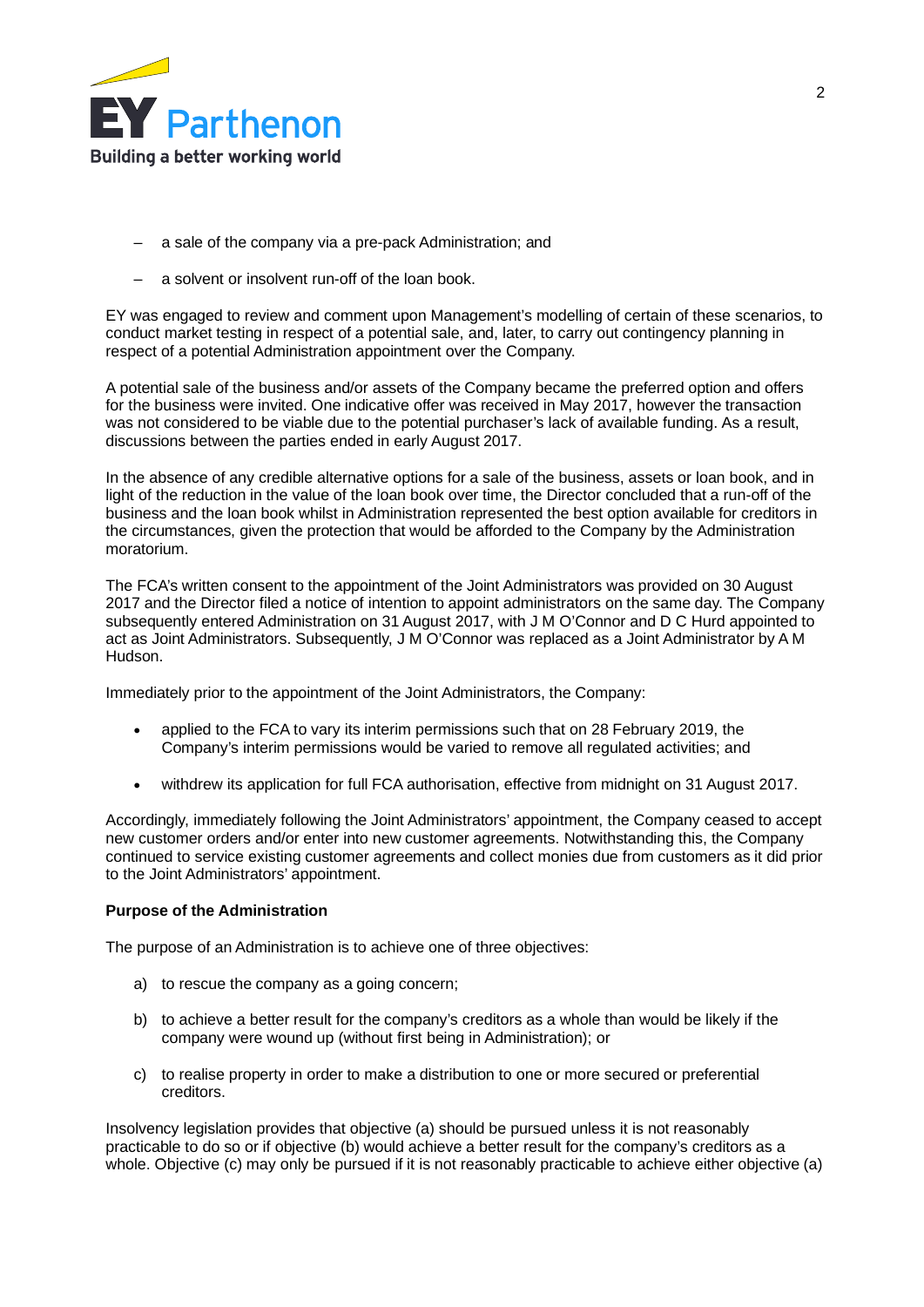

or (b) and can be pursued without unnecessarily harming the interests of the creditors of the company as a whole.

During the pre-appointment market testing and sales processes outlined above, no viable offers were received for the shares of the Company. Accordingly, it was not considered that objective (a) could be achieved.

As a result, the Joint Administrators' strategy was to pursue objective (b). It was believed that this objective could be achieved as the protection provided by the Administration moratorium would facilitate an orderly run-off of the loan book, allowing for collections activity to continue and for existing customer agreements, warranties and insurance policies to be serviced in the usual way. Alongside this, the Joint Administrators could also pursue sale processes for the business and/or assets of the Company. Should this not be achievable, the Joint Administrators would then pursue objective (c) in order to make a distribution to the secured creditors and preferential creditors.

# **Summary of progress since the last report**

### **Redress**

A limited volume of correspondence continues to be received from customers entitled to redress claims. We expect this to continue after the Company has been dissolved. A total of £16,729 and £8,113 remains to be banked by / distributed to customers due a redress expense claim and unsecured claim respectively. Any unclaimed redress claims will be transferred to the Insolvency Service shortly after the closure of the Administration.

#### **HMRC**

### *VAT*

The Company submitted its request to cancel its VAT registration to HMRC on 12 March 2021, with an effective deregistration date of 30 January 2021. On 12 April 2021, we submitted a VAT 193 final return, which showed no further amounts due to or from HMRC, advising HMRC that the Administration would shortly be coming to an end.

We have not received a response, but note that HMRC is experiencing significant delays in processing correspondence due to the impact of the Covid-19 pandemic. As no further matters remain outstanding in respect of VAT to the best of the Joint Administrators' knowledge, the Joint Administrators are proceeding with the orderly and timely conclusion of the Administration.

#### *Corporation tax*

We wrote to HMRC in February 2021 to advise that we would shortly be concluding the Administration. We received no objections from HMRC in response to our request for tax clearance prior to the closure of the Administration.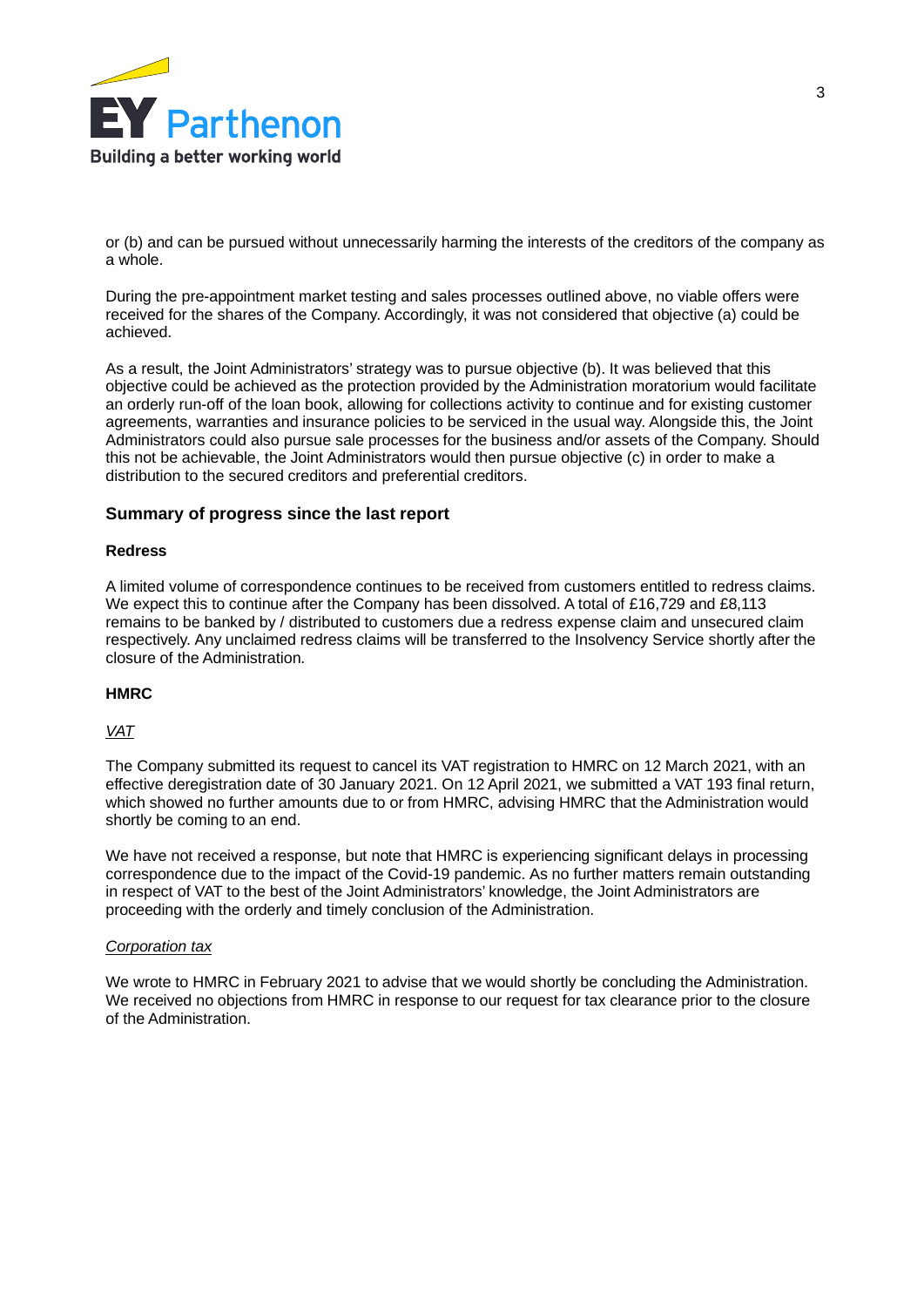

### **Other trading matters**

#### *Customer overpayments*

As communicated in the Previous Reports, it was identified that a certain number of customers had overpaid on their agreements based on the contractual amounts due up to the date collections activities ceased on 3 June 2019.

A total of £7,614 remains outstanding by way of unbanked cheques in respect of refunds issued to customers who we believe may have overpaid. Any unbanked overpayment amounts will be transferred to the Insolvency Service shortly after the closure of the Administration.

#### *Release of funds held by Barclays*

£2.6k was received during the Period in respect of funds released by Barclays from the Company's preappointment bank account. £1.5k of bank charges were also incurred during the period from this account, with Barclays retaining the remaining £2.5k to cover any future liabilities.

# **Summary of other key steps taken during the Administration**

#### **Asset realisations**

### *Loan book*

The Company's primary asset was its customer loan book, which had a book value of circa £19.50m at the date of appointment, representing the sum of all capital payments remaining to be collected under customer agreements that had not been written off.

Loan book collections during the Administration totalled £20.2m (refer to Appendix 2). Loan book collections recorded in Appendix 2 are the aggregate of capital, interest and premiums from All Sorted and Equipment Protection Scheme ("EPS") (the Company's warranty and insurance schemes respectively).

The Company, acting by its' Joint Administrators, as agents of the Company only and without personal liability, formally granted a Deed of Waiver dated 11 November 2020 ('the Deed'). The Deed acts as a unilateral waiver, whereby all customers who owed sums to the Company under any loan agreements not yet written off are formally released from their respective obligations and liabilities under each loan agreement they are party to.

#### *Cash at appointment*

As detailed in the Proposals, the Company held cash amounting to £2.64m at the date of appointment.

#### *VAT bad debt relief claims and loan cancellations*

A total of £1.73m was reclaimed from HMRC in respect of bad debt relief claims and loan cancellations, relating to relief claimed on the customer agreements entered into prior to the appointment of the Joint Administrators.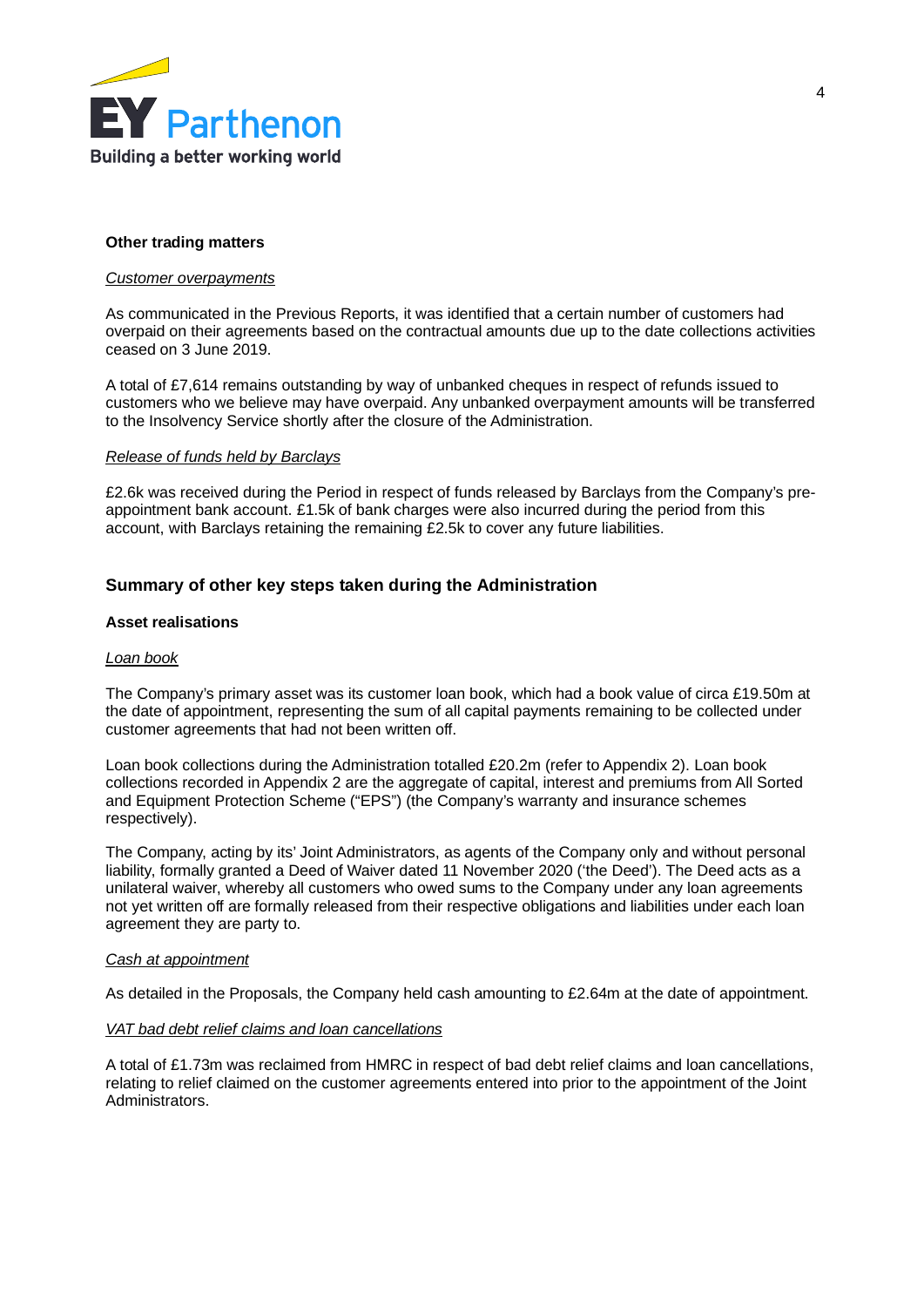

## *Stock*

A total of £137k was realised from sales of stock during the Administration which was deemed surplus to the ongoing trading requirements.

### *EPS net income / sales ledger*

A total of £247k has been realised from the Company's insurance provider in connection with its EPS product.

#### *Supplier bonds*

The Company received £27k from two suppliers which held pre-appointment bonds.

### *IT systems and software licenses*

Certain items relating to the Company's IT infrastructure were sold to third parties for c.£6k.

#### *Bank interest*

£34,884 of bank interest was received during the Administration, with £nil received during the Period.

### **Conclusion of trading activities under FCA interim permissions**

During the Administration, the FCA granted a further extension to the interim permissions to 30 September 2019, with debt collection activities and/or the sale of the loan book permitted only up to 30 June 2019. The period between collection activities ceasing (3 June 2019) and interim permissions ending (30 September 2019) was to allow time to complete certain necessary administrative tasks required for FCA compliance.

#### **Attempted sale of business and/or assets of the Company**

As referred to in the Previous Reports, we initiated a number of sale of business processes during the Administration in response to a small number of parties expressing an interest in acquiring the entire business and/or assets of the Company, with the final process initiated in October 2018. None of the sale of business processes initiated during the Administration resulted in a transaction being executed. This was largely due to indicative offers from interested parties not being followed up with formal offers, or formal offers being received, but being insufficient for a sale of the business and/or assets to generate a better financial return to the Company's creditors, compared to the performance forecasted to be generated under a run-off scenario.

# **Distributions to creditors**

## **Secured creditor**

Hayfin had a total indebtedness of c.£14.64m as at the date of appointment. Distributions totalling £11.24m have been made to Hayfin during the Administration, which includes a final distribution of £47,763 made during the Period.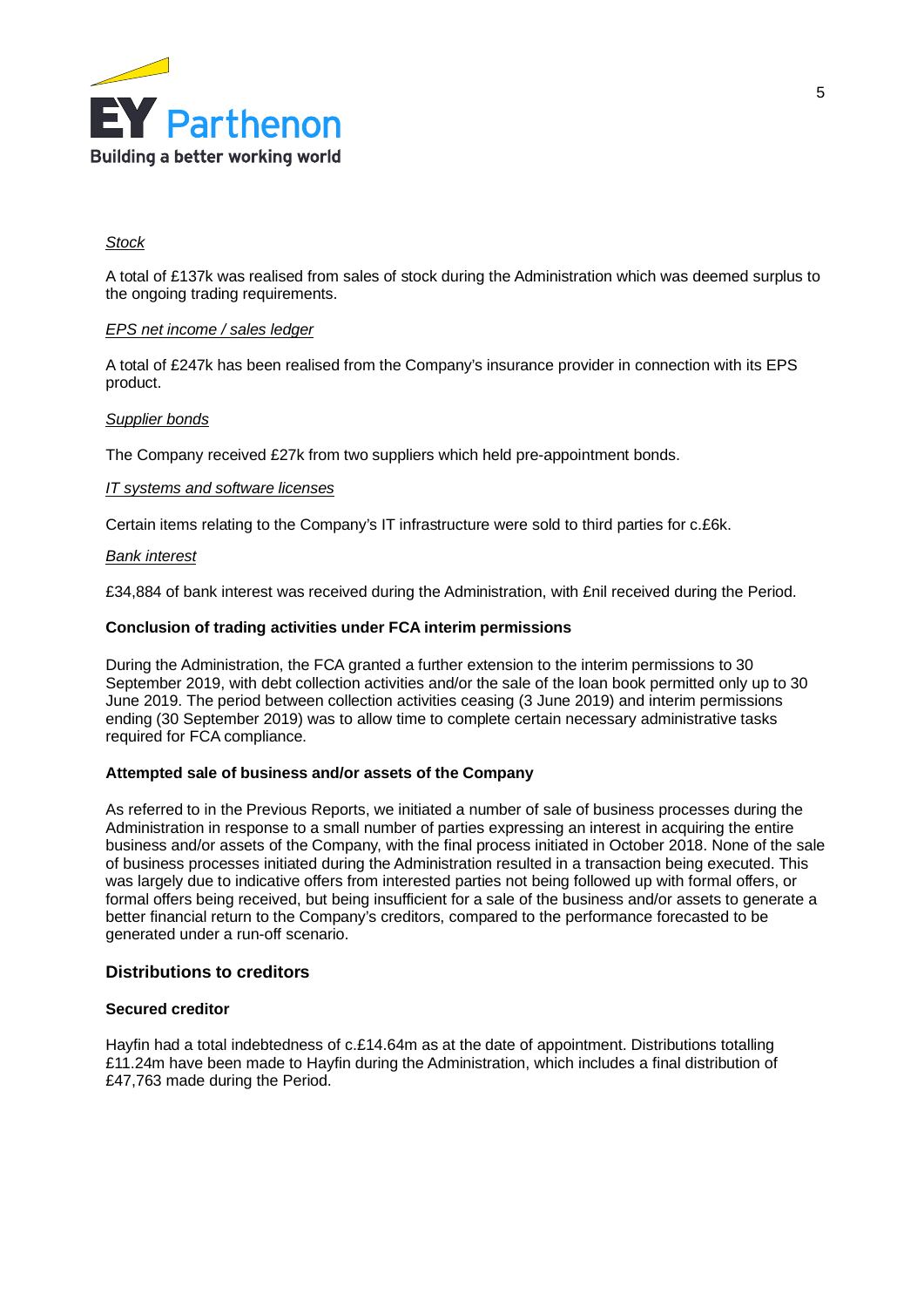

### **Preferential creditors**

A total of £9,734 has been distributed to the Company's preferential creditors during the Administration, amounting to a distribution of 100p in the pound.

A further £190 of preferential creditor payments remain unclaimed due to cheques remaining unbanked. These unclaimed payments will be transferred to the Insolvency Service.

### **Unsecured creditors**

There were insufficient funds to enable a distribution to the unsecured creditors other than by virtue of the Prescribed Part. The value of the Prescribed Part was £600k, prior to the deduction of £45k for Joint Administrators fees associated with dealing with the Prescribed Part.

The Prescribed Part is a proportion of floating charge assets set aside for unsecured creditors pursuant to section 176A of the Act. The Prescribed Part applies to floating charges created on or after 15 September 2003. As Hayfin's charges were created after 15 September 2003, section 176A of the Act applies to this Administration.

On 20 July 2020, the Joint Administrators formally declared a Prescribed Part dividend of 1.69p in the pound to the Company's unsecured creditors.

The sum of £546,887 has been distributed to the Company's unsecured creditors by virtue of the application of section 176A of the Insolvency Act 1986 (the Prescribed Part), with £8,113 remaining unclaimed due to the issued cheques remaining unbanked. Any funds relating to unbanked cheques will be paid to the Insolvency Service shortly after the closure of the Administration.

#### **Notice of no further dividend**

In accordance with Rule 14.37(2) of the Insolvency (England and Wales) Rules 2016, I give notice that we are unable to declare any further dividend to preferential or non-preferential creditors because the funds realised have already been distributed or used or allocated for paying the expenses of the Administration.

#### **Receipts and payments account**

I enclose a receipts and payments account for the period from 1 March 2021 to 21 May 2021.

#### **Joint Administrators' remuneration**

The statutory provisions relating to remuneration are set out in Part 18 of the Insolvency (England and Wales) Rules 2016. Further information is given in the Association of Business Recovery Professionals' publication 'A Creditors' Guide to Administrators' Fees', a copy of which may be accessed from the web site of the Institute of Chartered Accountants in England and Wales at <https://www.icaew.com/en/technical/insolvency/creditors-guides> or is available in hard copy upon written request to me.

In certain circumstances, creditors are entitled to request further information about our remuneration or expenses, or to apply to court if they consider the costs to be excessive (Rules 18.9 and 18.34 of the Insolvency (England and Wales) Rules 2016). Further information is provided in 'A Creditors' Guide to Administrators' Fees' referred to above.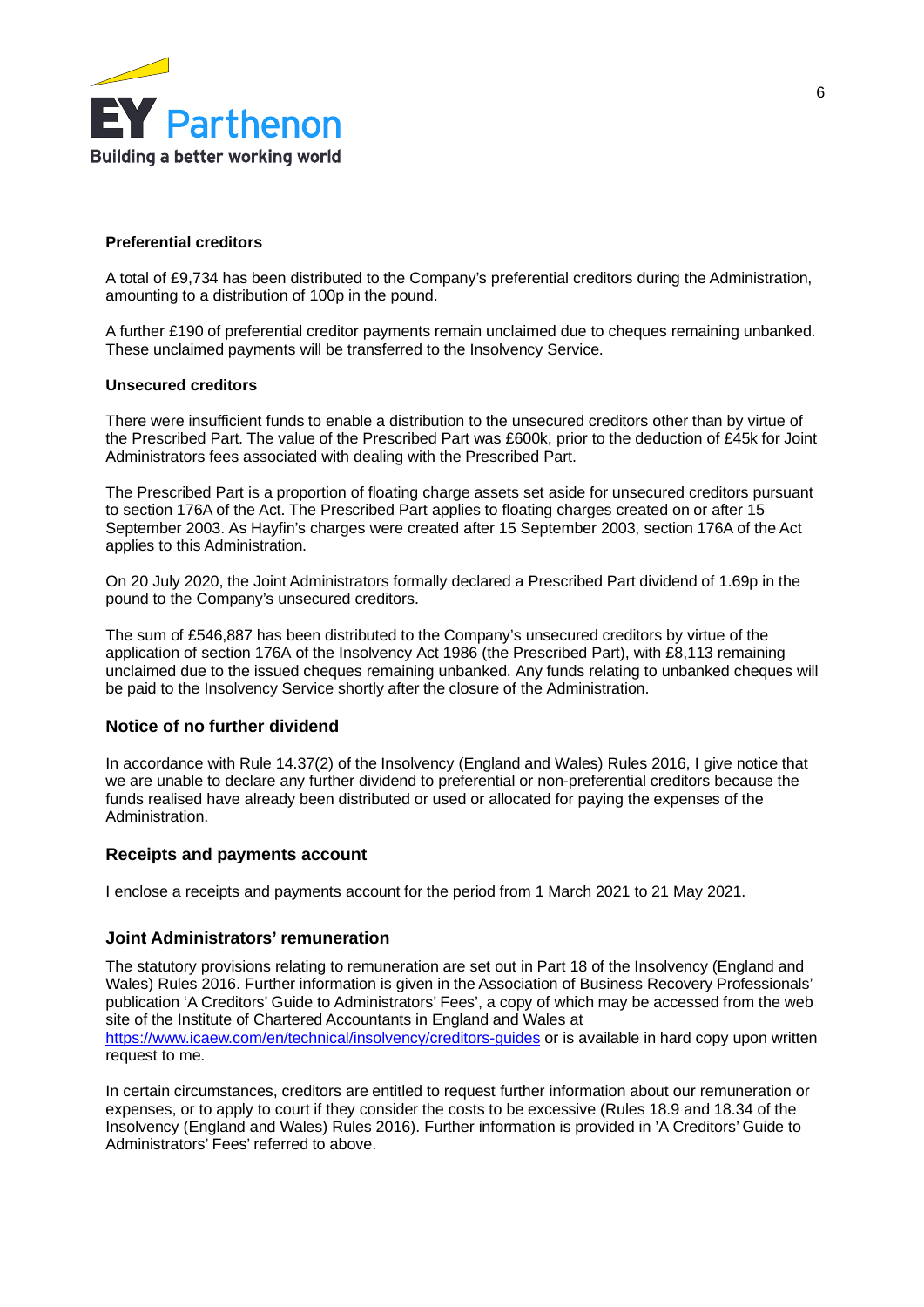

As communicated in the Previous Reports, our remuneration was fixed on a time-cost basis, initially capped at £1,175,000 (exclusive of VAT), by resolution of the secured and preferential creditors on 30 November 2017. A further increase in our capped remuneration from £1,175,000 (exclusive of VAT) to £1,450,000 (exclusive of VAT) was approved by resolution of the secured and preferential creditors on 19 April 2019.

During the Period, we have incurred time costs of £94,205, bringing cumulative time costs incurred to £3,956,219. An analysis of the time spent during the Administration, plus a comparison with the updated fee estimate as at 28 February 2019 ("Fee Estimate"), is attached at Appendix 4 to this report.

During the Administration, we have drawn total remuneration of £1,450,000. Of this sum, £nil was billed and paid during the Period.

The Joint Administrators' time costs have exceeded the Fee Estimate by £1,041,982. This was largely a result of the additional work undertaken for redress matters and additional time incurred as a result of the extension to the Administration in 2020. Explanations to the reasons behind the individual activities which have exceeded the Fee Estimate are explained in the Previous Reports.

### **Joint Administrators' statement of expenses incurred**

During the Period, we have incurred expenses totalling £3,325 (exclusive of VAT). There is a breakdown of expenses incurred in the Period and to date at Appendix 3 of this report.

#### **Pre-Administration costs**

The Joint Administrators' proposals dated 20 October 2017 included a statement of pre-Administration costs, which included £49,614 plus VAT which was outstanding at the date on which the Company entered Administration.

During the Administration, the Joint Administrators have not sought approval for the payment of pre-Administration costs. The decision has now been made to write off these pre-Administration costs.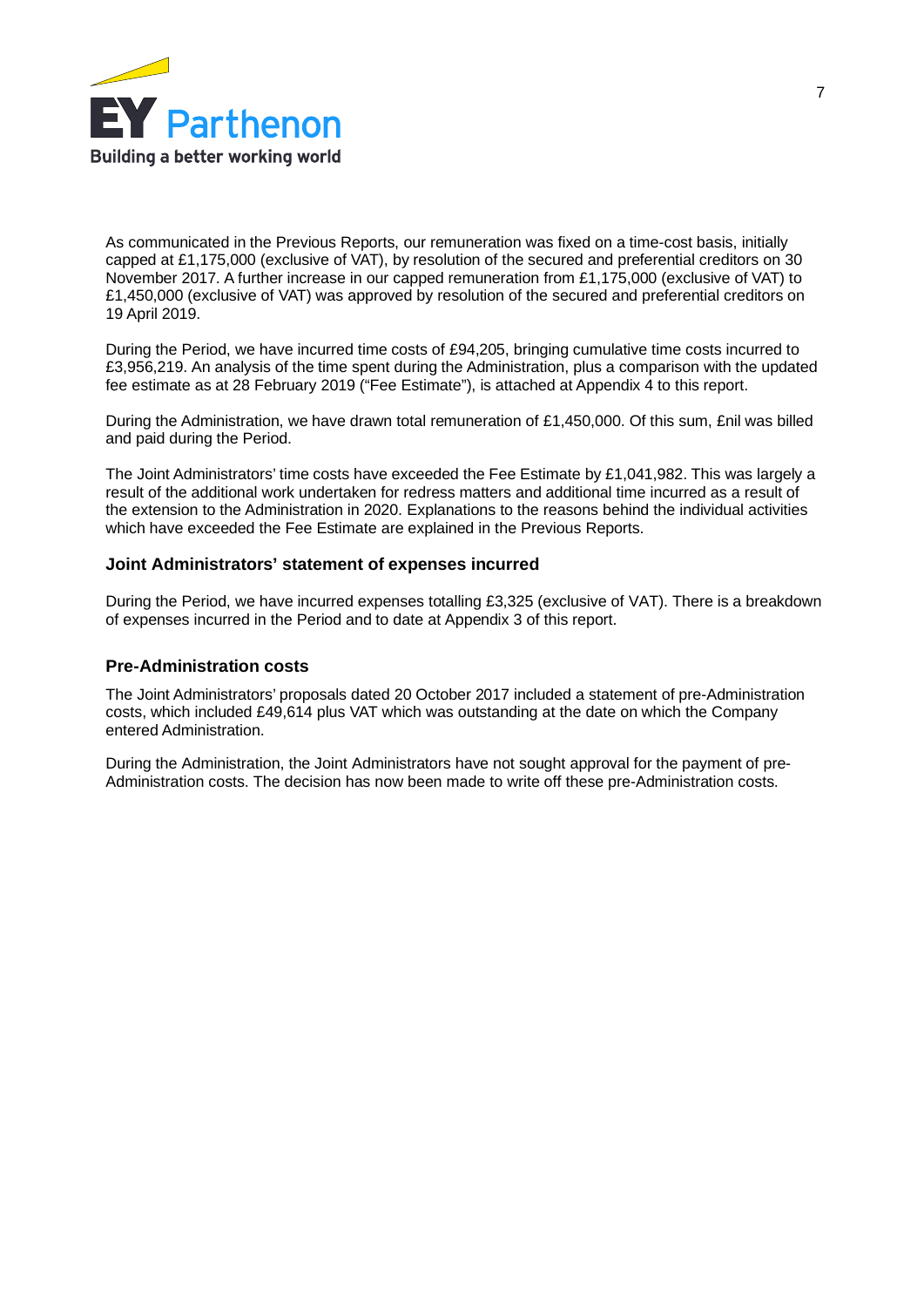

# **The outcome of the Administration**

The purpose of the Administration has been sufficiently achieved.

In accordance with the terms of the Proposals, as there are no further assets to be realised or distributions to be made, the Company will move from Administration to Dissolution. The Administration will come to an end on the date on which the notice is registered by Companies House and the Company will be deemed to be dissolved three months later.

Should you have any remaining questions about the Administration, please do not hesitate to contact my colleague, Emma Savage, on 0121 262 4520.

Yours faithfully

O.C. Hurd

D C Hurd Joint Administrator

Enc: Copy of Form AM23

Appendix 1 – Statutory and company information Appendix 2 – Joint Administrators' receipts and payments account Appendix 3 – Summary of Joint Administrators' expenses incurred Appendix 4 – Summary of Joint Administrators' time costs

The affairs, business and property of the Company are being managed by the Joint Administrators, D C Hurd and A M Hudson, who act as agents of the Company only and without personal liability.

D C Hurd is licensed in the United Kingdom to act as an insolvency practitioner by The Institute of Chartered Accountants in England and Wales. A M Hudson is licensed in the United Kingdom to act as an insolvency practitioner by the Insolvency Practitioners Association.

The Joint Administrators may act as data controllers of personal data as defined by the UK General Data Protection Regulation (as incorporated in the Data Protection Act 2018), depending upon the specific processing activities undertaken. Ernst & Young LLP and/or the Company may act as a data processor on the instructions of the Joint Administrators. Personal data will be kept secure and processed only for matters relating to the Joint Administrator's appointment. The Office Holder Data Privacy Notice can be found at www.ey.com/uk/officeholderprivacy.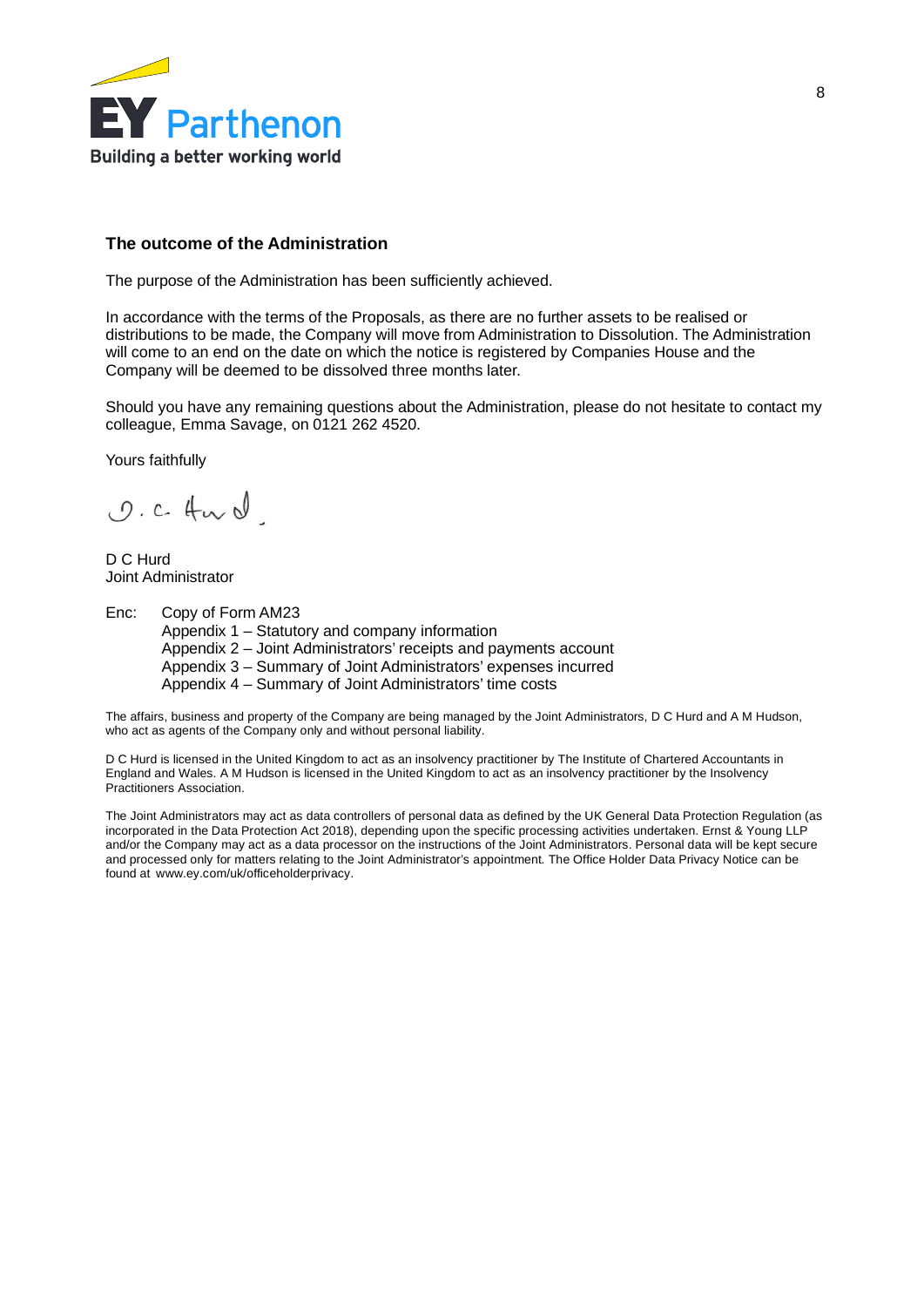

# **Appendix 1**

# **Dunraven Finance Limited (formerly trading as Buy As You View) (in Administration) ("the Company")**

# **Information about the proceedings, the company and the office holders, as required by Rule 18.3(1) of the Insolvency (England and Wales) Rules 2016**

| Name of court:                                                                       | High Court of Justice, Royal Courts of Justice, Chancery<br>Division                    |
|--------------------------------------------------------------------------------------|-----------------------------------------------------------------------------------------|
| Court reference:                                                                     | 6440 of 2017                                                                            |
| Registered name of the Company:                                                      | Dunraven Finance Limited                                                                |
| Registered office address of the Company:                                            | c/o Ernst & Young LLP, No. 1 Colmore Square,<br>Birmingham, B4 6HQ                      |
| Registered number:                                                                   | 01252688                                                                                |
| Country of incorporation (for a company incorporated<br>outside the United Kingdom): | n/a                                                                                     |
| Date of appointment of the Joint Administrators:                                     | 31 August 2017                                                                          |
| Details of any changes of Joint Administrators:                                      | 31 August 2017 - Joseph Michael O'Connor appointed as<br>Joint Administrator            |
|                                                                                      | 2 June 2020 - Joseph Michael O'Connor resigned and<br>replaced by Alan Michael Hudson   |
| Full names of the Joint Administrators:                                              | Alan Michael Hudson and Daniel Christopher Hurd                                         |
| Office holder number(s):                                                             | 9200 and 20030                                                                          |
| Joint Administrators' address(es):                                                   | Alan Michael Hudson, Ernst & Young LLP,<br>1 More London Place, London, SE1 2AF         |
|                                                                                      | Daniel Christopher Hurd, Ernst & Young LLP,<br>No. 1 Colmore Square, Birmingham, B4 6HQ |
| Telephone number:                                                                    | 0121 262 4520                                                                           |
| Name of alternative person to contact with enquiries<br>about the case:              | Emma Savage                                                                             |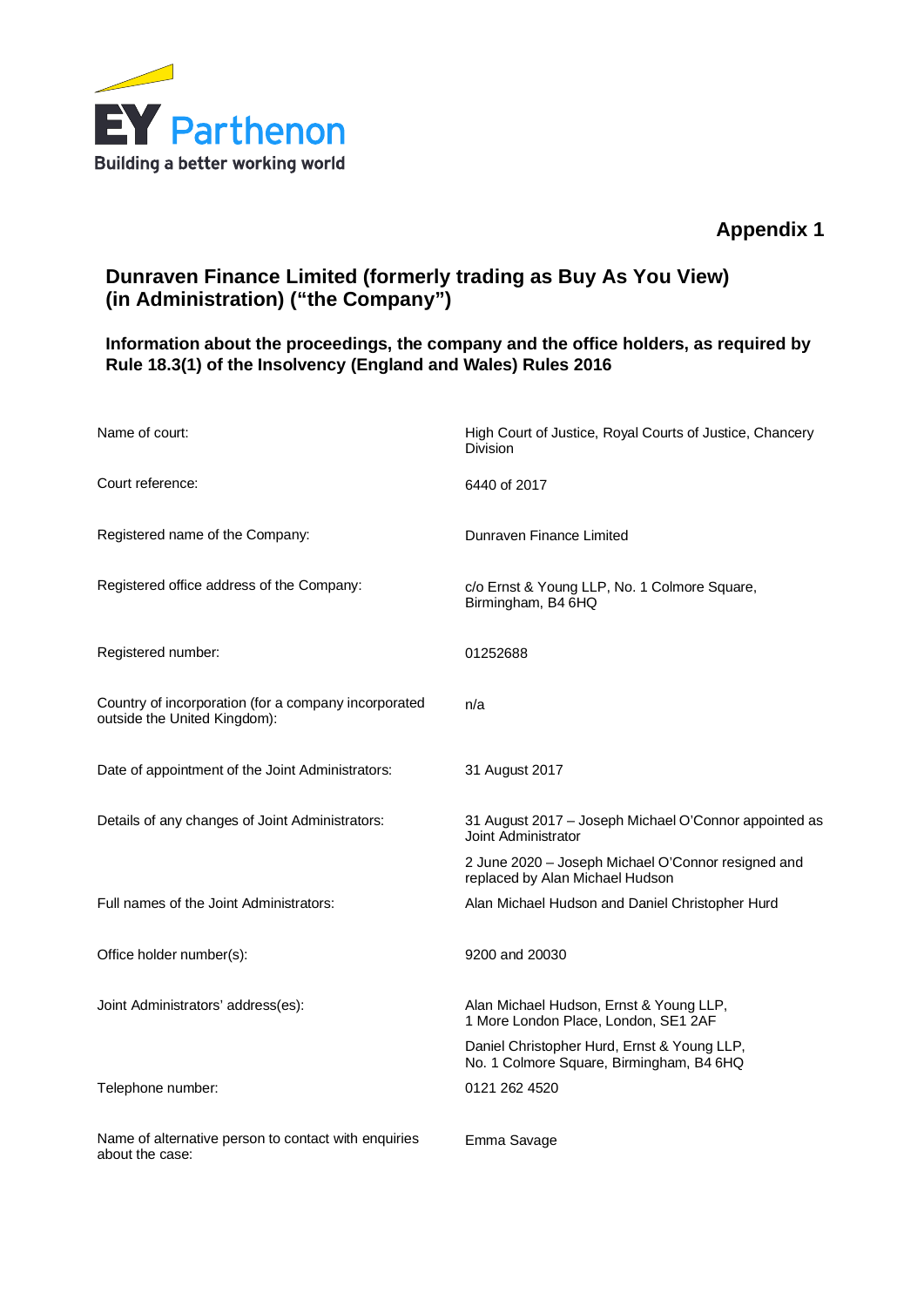

# **Dunraven Finance Limited (formerly trading as Buy As You View) (in Administration) ("the Company")**

**Summary of Joint Administrators' receipts and payments account for the period from 1 March 2021 to 21 May 2021 ("the Period") and cumulative to date**

| SoA - estimated<br>realisable value<br>(E) |                                                    | 31 August 2017 -<br>28 February 2021<br>(f) | 1 March 2021 -<br>21 May 2021<br>(f) | Cumulative to date<br>(E) | <b>Notes</b>   |
|--------------------------------------------|----------------------------------------------------|---------------------------------------------|--------------------------------------|---------------------------|----------------|
|                                            | Fixed charge realisations                          |                                             |                                      |                           | $\mathbf{1}$   |
|                                            | Floating charge realisations                       |                                             |                                      |                           | 2,3            |
| 13,343,067                                 | Customer loans                                     | 20,204,394                                  | (51)                                 | 20,204,343                | 4,5            |
| 2,621,698                                  | Cash at appointment                                | 2,639,747                                   |                                      | 2,639,747                 |                |
|                                            | VAT bad debt reflief claims and loan cancellations | 1,733,887                                   |                                      | 1,733,887                 |                |
|                                            | Pre-appointment VAT reclaim                        | 202,300                                     |                                      | 202,300                   |                |
| 37,884                                     | EPS net income / sales ledger                      | 246,530                                     |                                      | 246,530                   |                |
| 88,132                                     | <b>Stock</b>                                       | 137,271                                     |                                      | 137,271                   |                |
| $\sim$                                     | Sundry / other income                              | 25,556                                      |                                      | 25,556                    |                |
| 50,000                                     | Supplier bonds                                     | 26,893                                      |                                      | 26,893                    |                |
|                                            | Insurance claims                                   | 11,030                                      |                                      | 11,030                    |                |
| $\overline{a}$                             | <b>Bank interest</b>                               | 34,884                                      |                                      | 34,884                    |                |
| 17,755                                     | IT systems and software licences                   | 5,833                                       |                                      | 5,833                     |                |
| 16,158,536                                 |                                                    | 25,268,325                                  | (51)                                 | 25,268,275                |                |
|                                            | Payments                                           |                                             |                                      |                           | 2,3            |
|                                            | Staff and people                                   | (6,072,329)                                 |                                      | (6,072,329)               |                |
|                                            | Customer servicing and repairs                     | (1,390,940)                                 |                                      | (1,390,940)               |                |
|                                            | Telecommunications and IT                          | (1, 332, 494)                               |                                      | (1, 332, 494)             |                |
|                                            | Property                                           | (714, 272)                                  |                                      | (714, 272)                |                |
|                                            | Vehicles                                           | (651, 668)                                  |                                      | (651, 668)                |                |
|                                            | Agent fees                                         | (453, 575)                                  |                                      | (453, 575)                |                |
|                                            | Irrecoverable VAT                                  | (395, 189)                                  | (41)                                 | (395, 230)                |                |
|                                            | <b>Bank charges</b>                                | (214, 715)                                  | (1,057)                              | (215, 772)                |                |
|                                            | Insurance                                          | (225, 172)                                  | (1, 344)                             | (226, 516)                |                |
|                                            | Legal fees                                         | (168, 442)                                  | ä,                                   | (168, 442)                |                |
|                                            | Printing, postage and stationery                   | (138, 044)                                  | (161)                                | (138, 205)                |                |
|                                            | Redress expense claims                             | (74, 447)                                   | (23)                                 | (74, 470)                 | 6              |
|                                            | Sundry / other expenses                            | (85, 110)                                   | (46)                                 | (85, 157)                 |                |
|                                            | Joint Administrators' category 1 expenses          | (42, 197)                                   |                                      | (42, 197)                 |                |
|                                            | Joint Administrators' category 2 expenses          | (15,691)                                    |                                      | (15,691)                  |                |
|                                            | <b>DDIC Charges</b>                                | (10, 889)                                   | (654)                                | (11, 543)                 |                |
|                                            | Corporation tax                                    | (11,985,175)                                | (3, 325)                             | (11,988,500)              |                |
|                                            |                                                    |                                             |                                      |                           |                |
|                                            | Joint Administrators' remuneration                 | (1,450,000)                                 |                                      | (1,450,000)               |                |
|                                            |                                                    | (13, 435, 175)                              | (3, 325)                             | (13, 438, 500)            |                |
|                                            | <b>Distributions</b>                               |                                             |                                      |                           |                |
|                                            | Secured creditor                                   | (11, 190, 000)                              | (47, 763)                            | (11, 237, 763)            |                |
|                                            | Preferential creditors                             | (9, 734)                                    |                                      | (9, 734)                  | $\overline{7}$ |
|                                            | Unsecured creditors                                | (546, 821)                                  | (65)                                 | (546, 887)                | 8              |
|                                            |                                                    | (11, 746, 555)                              | (47, 829)                            | (11, 794, 384)            |                |
|                                            | Balance in hand                                    | 86,595                                      | (51, 205)                            | 35,391                    |                |
|                                            |                                                    |                                             |                                      |                           |                |
|                                            | Represented by                                     |                                             |                                      |                           |                |
|                                            | Current accounts                                   | 66.894                                      | (34,004)                             | 32.891                    | 9              |
|                                            | Funds to be retained by Barclays                   |                                             | 2,500                                | 2,500                     | 10             |
|                                            | PAYE / NIC control account                         |                                             |                                      |                           |                |
|                                            | VAT control account                                | 19,764                                      | (19, 764)                            |                           |                |
|                                            | Rent deposit control account                       |                                             |                                      |                           |                |
|                                            | Customer collections to return                     | (63)                                        | 63                                   |                           |                |
|                                            |                                                    | 86,595                                      | (51, 205)                            | 35,391                    |                |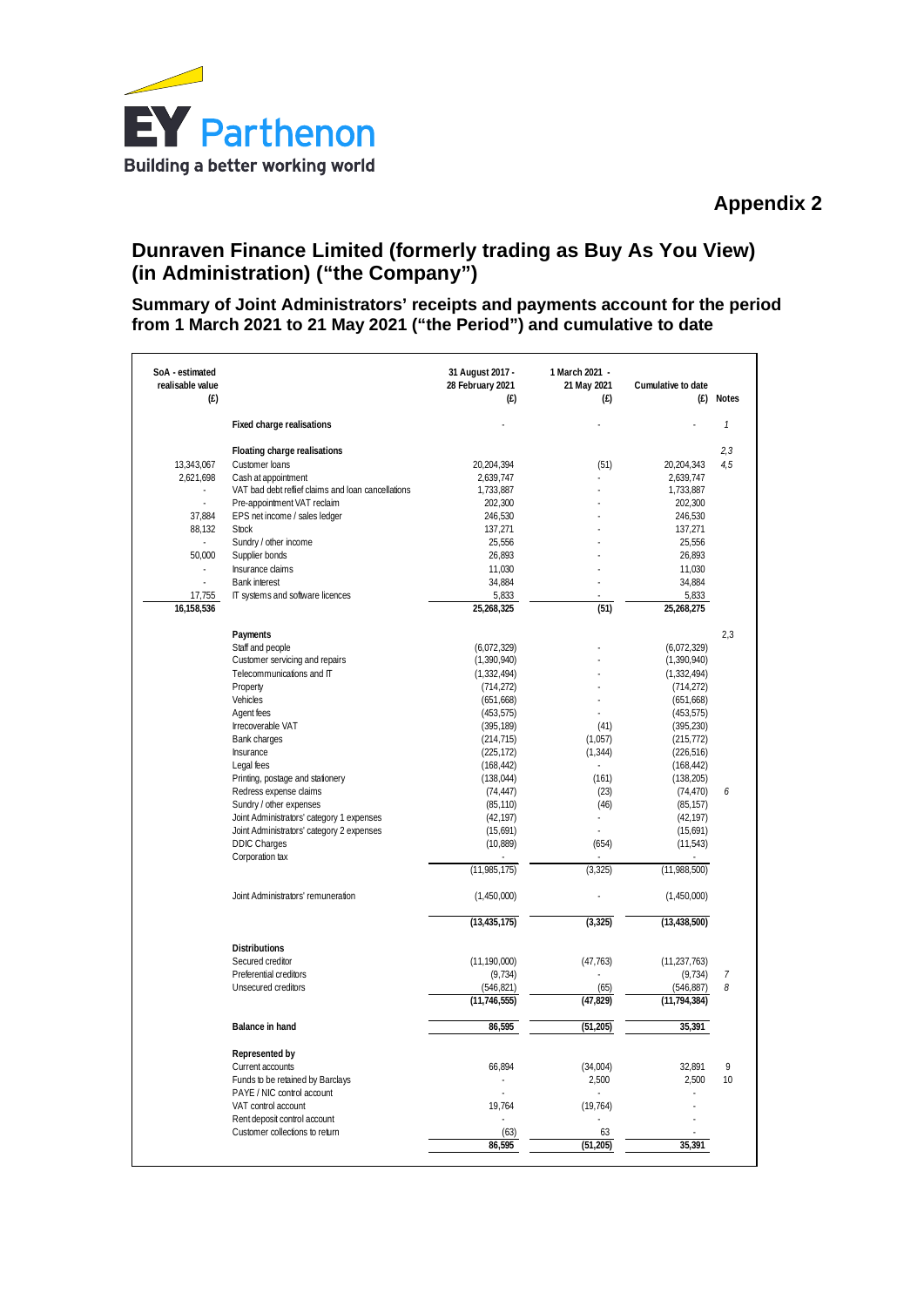

# **Notes**

- 1. There are no fixed charge assets. All realisations are in relation to floating charge assets.
- 2. Receipts and payments are stated net of VAT.
- 3. The receipts and payments account have been prepared on a cash basis and does not take account of future receipts and payments.
- 4. Receipts from customer loans represent the aggregate collections of capital, interest and premiums from All Sorted and EPS (the Company's warranty and insurance schemes).
- 5. Reduction in customer loans receipts in the Period is based on overpayment cheques cashed by customers (discussed previously in the report). A further £7,614 remains to be banked. This will be transferred to the Insolvency Service shortly after the closure of the Administration.
- 6. Relates to redress expense claims. A further £16,729 remains to be banked by / distributed to customers due a redress expense claim. This will be transferred to the Insolvency Service shortly after the closure of the Administration.
- 7. £190 continues to be outstanding to preferential creditors due to unpresented cheques. This will be transferred to the Insolvency Service shortly after the closure of the Administration.
- 8. The amount paid to unsecured creditors by virtue of the application of section 176A, Insolvency Act 1986 (the prescribed part) was £546,887. A further £8,113 remains to be banked by / distributed to creditors due an unsecured claim. This will be transferred to the Insolvency Service shortly after the closure of the Administration.
- 9. Funds on hand at the closure of the Administration include amounts to be transferred to the Insolvency Service, including the charges associated with this transfer.
- 10. Barclays held funds in the Company's pre-appointment bank account to cover Direct Debit Indemnity Claims ("DDIC") during the Administration. Barclays will retain £2,500 to cover any future potential DDICs. At the date of closure, the funds are still in the Company's bank account but are not available to the Company's creditors. It is expected Barclays will take these funds upon closing the bank account.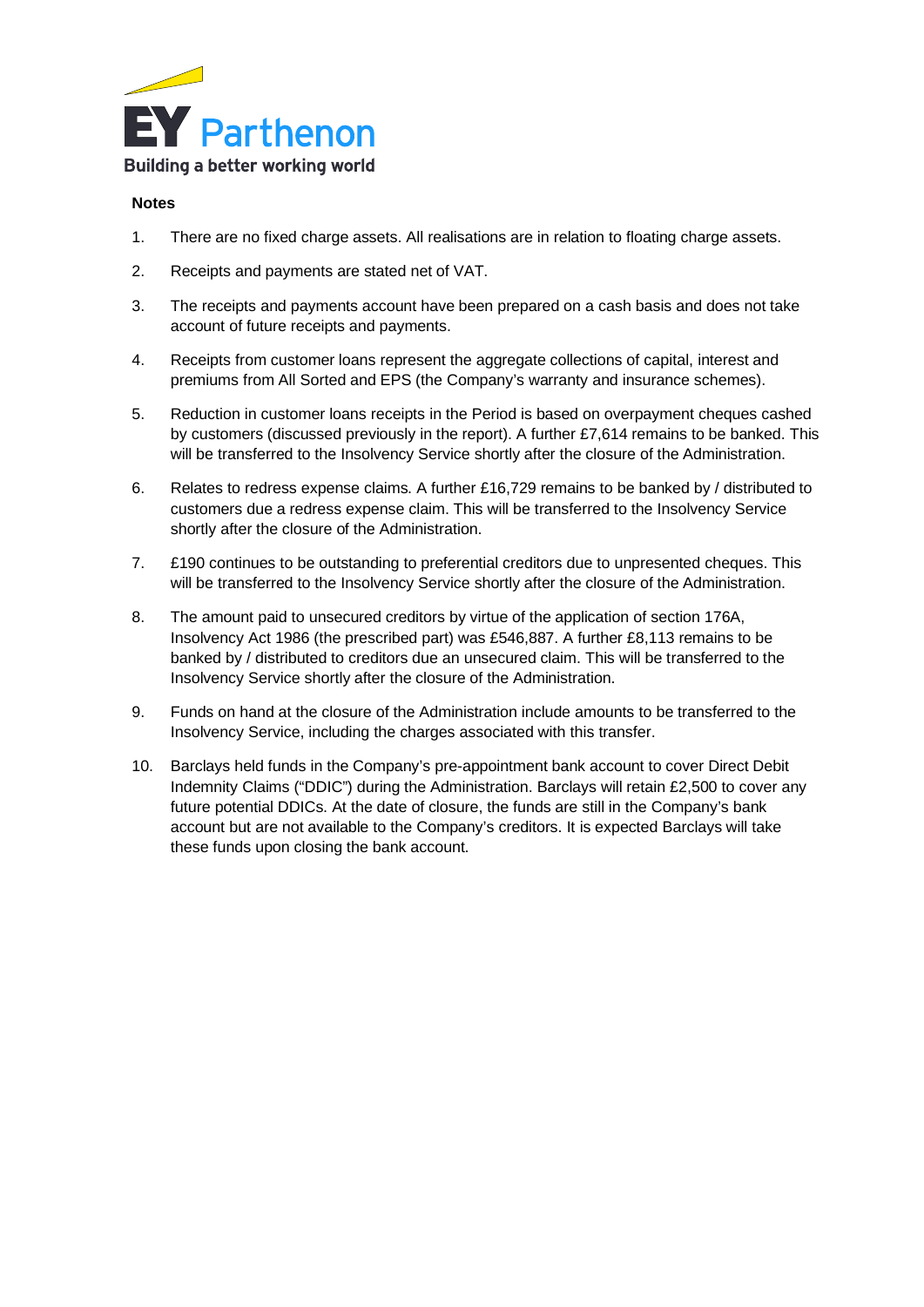

# **Dunraven Finance Limited (formerly trading as Buy As You View) (in Administration) ("the Company")**

**Summary of Joint Administrators' expenses incurred from 1 March 2021 to 21 May 2021 ("the Period"), with a comparison to the revised estimate dated 28 February 2019**

|                                           | Per revised    |             |                |            |              |
|-------------------------------------------|----------------|-------------|----------------|------------|--------------|
|                                           | estimate as at | Paid as at  | Paid           |            |              |
|                                           | 28 February    | 28 February | during the     |            |              |
|                                           | 2019           | 2021        | Period         | Total      |              |
| Type of expense                           | (f)            | (f)         | (f)            | (E)        | <b>Notes</b> |
| Agent fees                                | 490,000        | 453,575     | ÷.             | 453,575    |              |
| Bank charges                              | 290,000        | 214,715     | 1,057          | 215,772    |              |
| Corporation tax                           | <b>TBC</b>     |             |                |            |              |
| Customer servicing and repairs            | 1,390,000      | 1,390,940   |                | 1.390.940  |              |
| <b>DDIC Charges</b>                       |                | 10.889      | 654            | 11.543     |              |
| <b>Insurance</b>                          | 280,000        | 225,172     | 1.344          | 226.516    | 3            |
| <b>Irrecoverable VAT</b>                  | 370.000        | 395.189     | 41             | 395.230    |              |
| Joint Administrators' category 1 expenses | 90,000         | 42,197      |                | 42,197     |              |
| Joint Administrators' category 2 expenses | 30.000         | 15.691      |                | 15.691     |              |
| Legal fees                                | 100.000        | 168.442     | $\blacksquare$ | 168.442    |              |
| Printing, postage and stationery          | 170.000        | 138.044     | 161            | 138.205    |              |
| Property                                  | 760,000        | 714.272     |                | 714.272    |              |
| Redress expense claims                    |                | 74,447      | 23             | 74.470     | 4            |
| Staff and people                          | 6.070.000      | 6,072,329   |                | 6,072,329  |              |
| Sundry / other expenses                   | 90.000         | 85.110      | 46             | 85,157     |              |
| Telecommunications and IT                 | 1.350.000      | 1.332.494   |                | 1,332,494  |              |
| <b>Vehicles</b>                           | 660,000        | 651,668     |                | 651,668    |              |
| Total                                     | 12.140.000     | 11,985,175  | 3.325          | 11.988.500 |              |

# **Notes**

- 1. Statement of Insolvency Practice 9 (SIP 9) defines expenses as amounts properly payable from the insolvency estate which are not otherwise categorised as office holders' remuneration or distributions to creditors.
- 2. SIP 9 defines Category 1 and Category 2 expenses as a type of expense which is first met by the office holder and then reimbursed to the office holder by the estate, and reimbursed to, an office holder in connection with an insolvency appointment. Expenses fall into two categories: Category 1 and Category 2:
	- Category 1 expenses are payments to independent third parties where there is specific expenditure directly referable to the appointment; and
	- Category 2 expenses are expenses which are directly referable to the appointment but not a payment to an independent third party. They may include shared and allocated costs.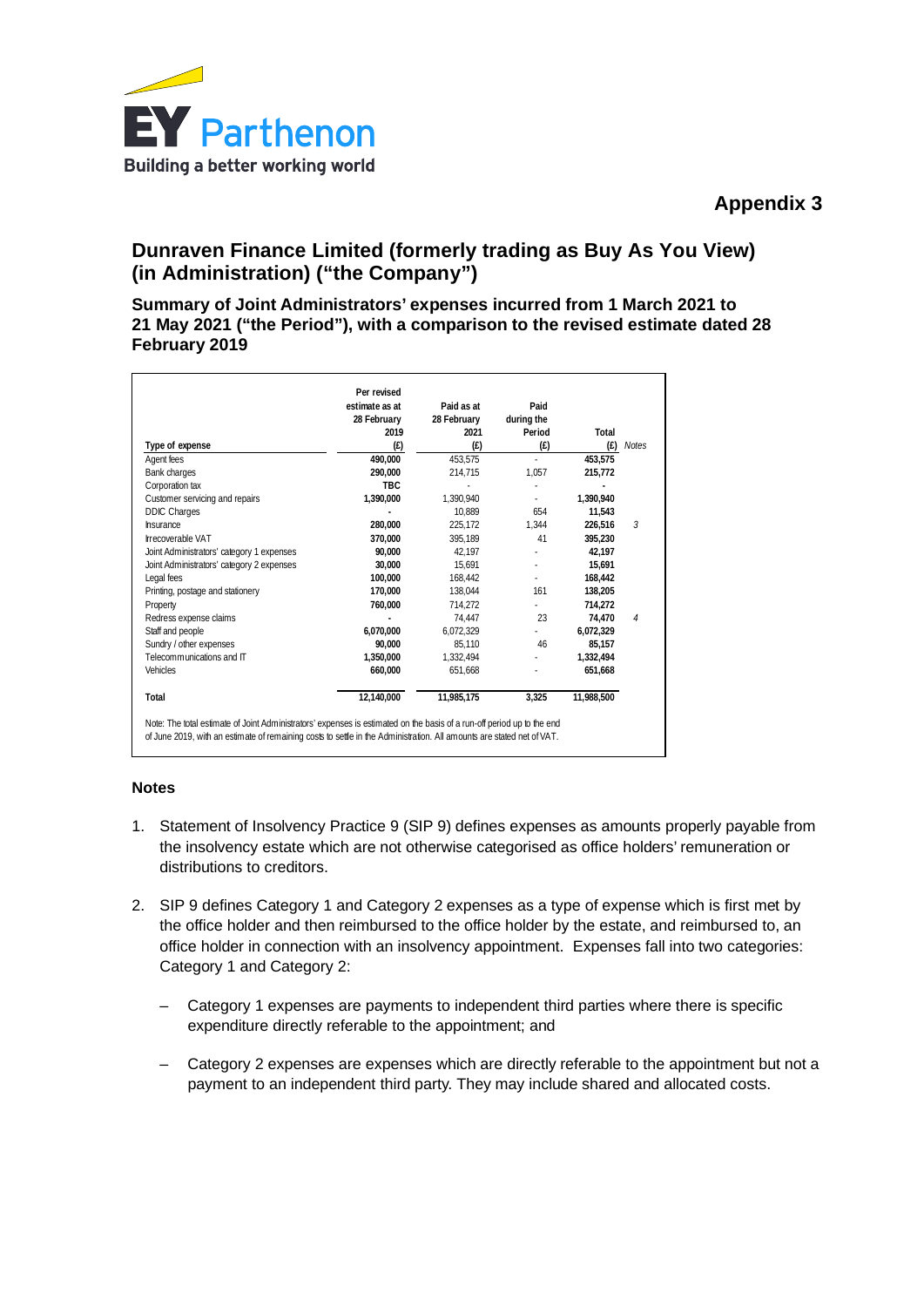

# A breakdown of the Joint Administrators' expenses is provided below:

|                                       | Incurred<br>31 August 2017 - | Incurred                 | 1 March 2021 - Cumulative incurred | Paid during the          | Cumulative paid to |             |
|---------------------------------------|------------------------------|--------------------------|------------------------------------|--------------------------|--------------------|-------------|
|                                       | 28 February 2021             | 21 May 2021              | to date                            | Period                   | date               | Outstanding |
| Type                                  |                              | E)                       |                                    | (£)                      | (E                 |             |
| Accommodation, subsistence and travel | 40,277                       |                          | 40,277                             |                          |                    |             |
| Bonding                               | 1,920                        | $\overline{\phantom{a}}$ | 1,920                              |                          |                    |             |
| Category 1 expenses                   | 42.197                       | ۰                        | 42.197                             | $\overline{\phantom{a}}$ | 42,197             |             |
| Mileage                               | 13.805                       | $\blacksquare$           | 13.805                             |                          |                    |             |
| Printing and postage                  | 1.888                        |                          | 1.889                              |                          |                    |             |
| Category 2 expenses                   | 15,692                       |                          | 15.693                             | $\overline{\phantom{a}}$ | 15,691             |             |

The outstanding Category 2 expenses balance of £2 incurred by the Joint Administrators will not be paid.

- 3. Insurance costs incurred in the period relate to 2 years cover post closure.
- 4. Any funds relating to unclaimed redress expenses will be paid to the Insolvency Service shortly after the closure of the Administration.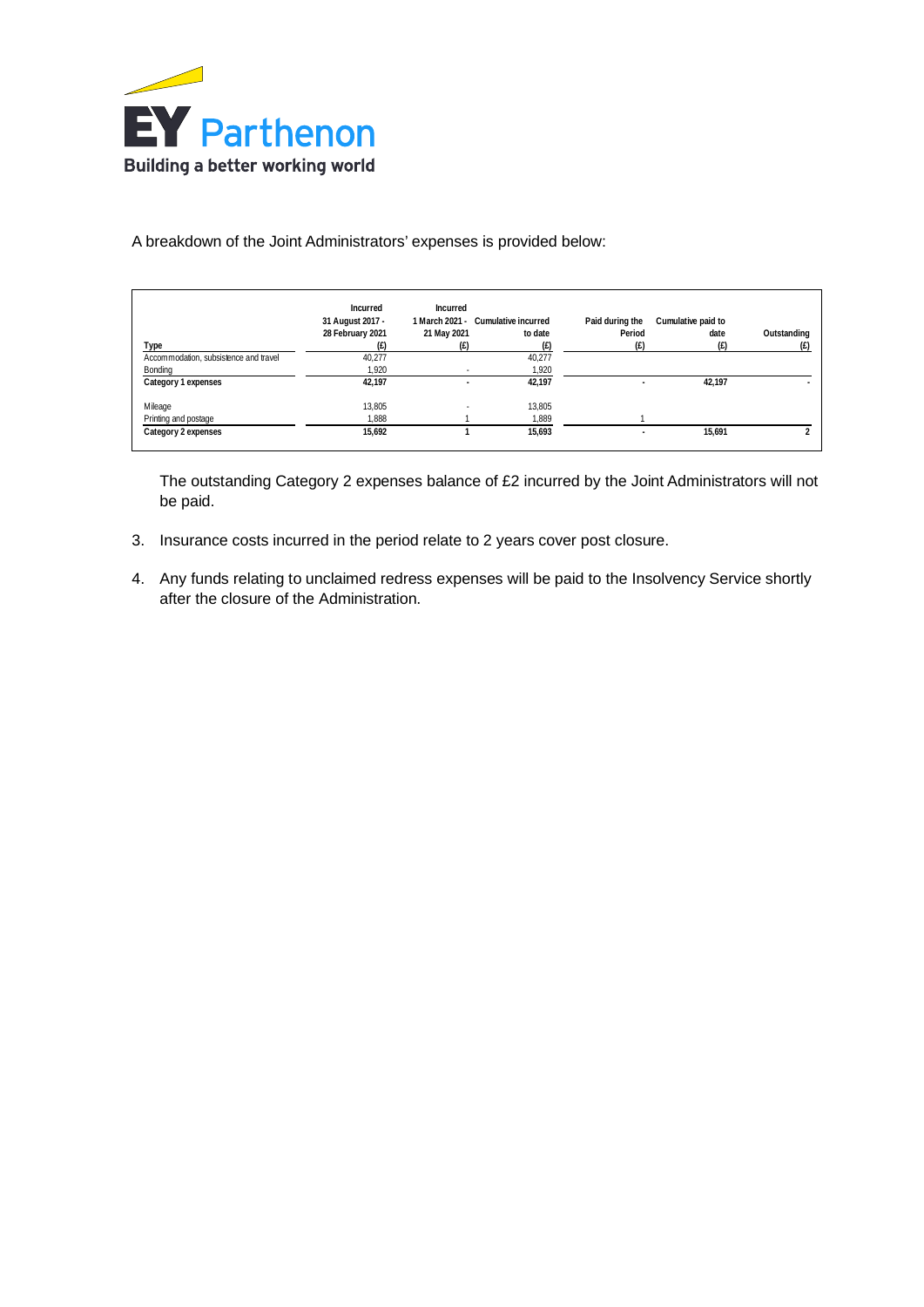

# **Dunraven Finance Limited (formerly trading as Buy As You View) (in Administration) ("the Company")**

**Summary of Joint Administrators' time costs for the period 1 March 2021 to 21 May 2021 ('the Period') and cumulative to date, with a comparison of the time cost estimate dated 28 February 2019**

|                               |                    | Time cost estimate dated 28 February 2019 |                |                          | Actual during the Period |                          |                    | Actual to date           |                |
|-------------------------------|--------------------|-------------------------------------------|----------------|--------------------------|--------------------------|--------------------------|--------------------|--------------------------|----------------|
|                               |                    |                                           | Average hourly |                          |                          | Average hourly           |                    |                          | Average hourly |
|                               |                    | Total time cost                           | rate           |                          | Total time cost          | rate                     |                    | Total time cost          | rate           |
| Activity                      | <b>Total hours</b> | (E)                                       | (f)            | Total hours              | (E)                      | (E)                      | <b>Total hours</b> | (E)                      | (E)            |
| Accounting and administration | 1,254.1            | 393,979                                   | 314            | 102.7                    | 42,823                   | 417                      | 2,345.0            | 758,688                  | 324            |
| Bank & statutory reporting    | 275.1              | 141,203                                   | 513            | 27.5                     | 9,533                    | 347                      | 420.2              | 199,232                  | 474            |
| Creditors                     | 425.2              | 122,666                                   | 288            | 16.0                     | 15,945                   | 997                      | 998.6              | 354,454                  | 355            |
| <b>Debtors</b>                | 35.9               | 12,577                                    | 350            | $\sim$                   |                          | $\overline{\phantom{a}}$ | 22.5               | 6.950                    | 309            |
| Employee matters              | 614.8              | 262,123                                   | 426            | 1.8                      | 567                      | 315                      | 640.6              | 258,394                  | 403            |
| Immediate tasks               | 31.5               | 10,485                                    | 333            |                          |                          | $\overline{\phantom{a}}$ | 31.5               | 10,485                   | 333            |
| Investigations                | 58.8               | 18,024                                    | 307            |                          |                          |                          | 58.8               | 18,024                   | 307            |
| Job acceptance & strategy     | 18.0               | 13,530                                    | 752            | $\overline{\phantom{a}}$ | $\overline{\phantom{a}}$ |                          | 18.0               | 13,530                   | 752            |
| Legal issues                  | 90.4               | 51,049                                    | 565            | 6.0                      | 2,225                    | 371                      | 77.0               | 50,884                   | 661            |
| Members                       |                    | ÷                                         | ÷              | $\sim$                   | $\overline{a}$           | $\overline{\phantom{a}}$ |                    | $\overline{\phantom{a}}$ |                |
| Other assets                  | 1.507.2            | 720.764                                   | 478            | $\sim$                   | $\overline{\phantom{a}}$ | $\overline{\phantom{a}}$ | 1,224.6            | 594.011                  | 485            |
| Other matters                 | 70.3               | 32,774                                    | 466            | 13.0                     | 5,100                    | 392                      | 60.8               | 28,790                   | 474            |
| <b>Prescribed Part</b>        |                    | $\overline{\phantom{a}}$                  | ٠              | ÷                        | $\overline{\phantom{a}}$ | ۰                        | 767.0              | 278,913                  | 364            |
| Property                      | 200.3              | 60,211                                    | 301            |                          |                          | $\overline{\phantom{a}}$ | 152.1              | 47,381                   | 312            |
| Public relations              | 11.5               | 8,420                                     | 732            |                          |                          | $\overline{\phantom{a}}$ | 7.0                | 5,545                    | 792            |
| Retention of title            | 2.0                | 1,050                                     | 525            | $\overline{\phantom{a}}$ |                          | $\overline{\phantom{a}}$ | 2.0                | 1,050                    | 525            |
| Statutory duties              | 272.2              | 100,302                                   | 368            | 18.7                     | 11,093                   | 593                      | 262.4              | 100.166                  | 382            |
| Trading                       | 1.809.4            | 656,282                                   | 363            | $\sim$                   |                          | $\overline{\phantom{a}}$ | 2,301.4            | 862,800                  | 375            |
| VAT & taxation                | 565.6              | 308,797                                   | 546            | 12.2                     | 6,919                    | 567                      | 781.0              | 366,920                  | 470            |
| Total                         | 7,242.3            | 2,914,237                                 | 402            | 197.9                    | 94,205                   | 476                      | 10.170.5           | 3,956,219                | 389            |

Note: The updated estimate of Joint Administrators' fine costs dated 28 February 2019 is on the basis of a 22 month run of period up to free red of June 2019, with a future estimate to the point of closing the Administrati

The Joint Administrators' time cost estimate was updated as at 28 February 2019, to reflect the operational trading period continuing up to June 2019.

We have provided below a narrative explanation of the work completed or to be completed in respect of each category of work set out above.

| Area of work                  | Description of work completed                                                                                                                                                                                                                                                                                        |
|-------------------------------|----------------------------------------------------------------------------------------------------------------------------------------------------------------------------------------------------------------------------------------------------------------------------------------------------------------------|
|                               | $\triangleright$ Treasury and accounting functions, including detailed cash reconciliations. Due to<br>the high volume of transactions in connection with the customer loan book, a<br>significant amount of time was spent in this area.                                                                            |
|                               | Statutory compliance diaries and time cost reporting.                                                                                                                                                                                                                                                                |
| Accounting and administration | ► Overall management of the case, including case closure.                                                                                                                                                                                                                                                            |
|                               | ► Preparation of estimated outcome statements.                                                                                                                                                                                                                                                                       |
|                               | $\triangleright$ Work undertaken in this category is required in order to progress the<br>Administration and does not necessarily result in a direct financial benefit to<br>creditors. However, compliance diaries and time cost reporting are statutory<br>requirements.                                           |
|                               | $\triangleright$ Reporting to the Company's secured creditor, including:                                                                                                                                                                                                                                             |
|                               | reporting against key performance indicators;                                                                                                                                                                                                                                                                        |
|                               | ► progress updates by email and telephone; and                                                                                                                                                                                                                                                                       |
|                               | $\triangleright$ seeking approvals (as required).                                                                                                                                                                                                                                                                    |
| Bank and statutory reporting  | $\triangleright$ Six-monthly progress reports to creditors                                                                                                                                                                                                                                                           |
|                               | $\blacktriangleright$ Final report to creditors                                                                                                                                                                                                                                                                      |
|                               | ► Work undertaken in this category does not result in a direct financial benefit to<br>creditors, however reporting to the Company's secured creditor is done to provide<br>ongoing updates on the Administration. Six-monthly progress reports and the<br>final report to all creditors are statutory requirements. |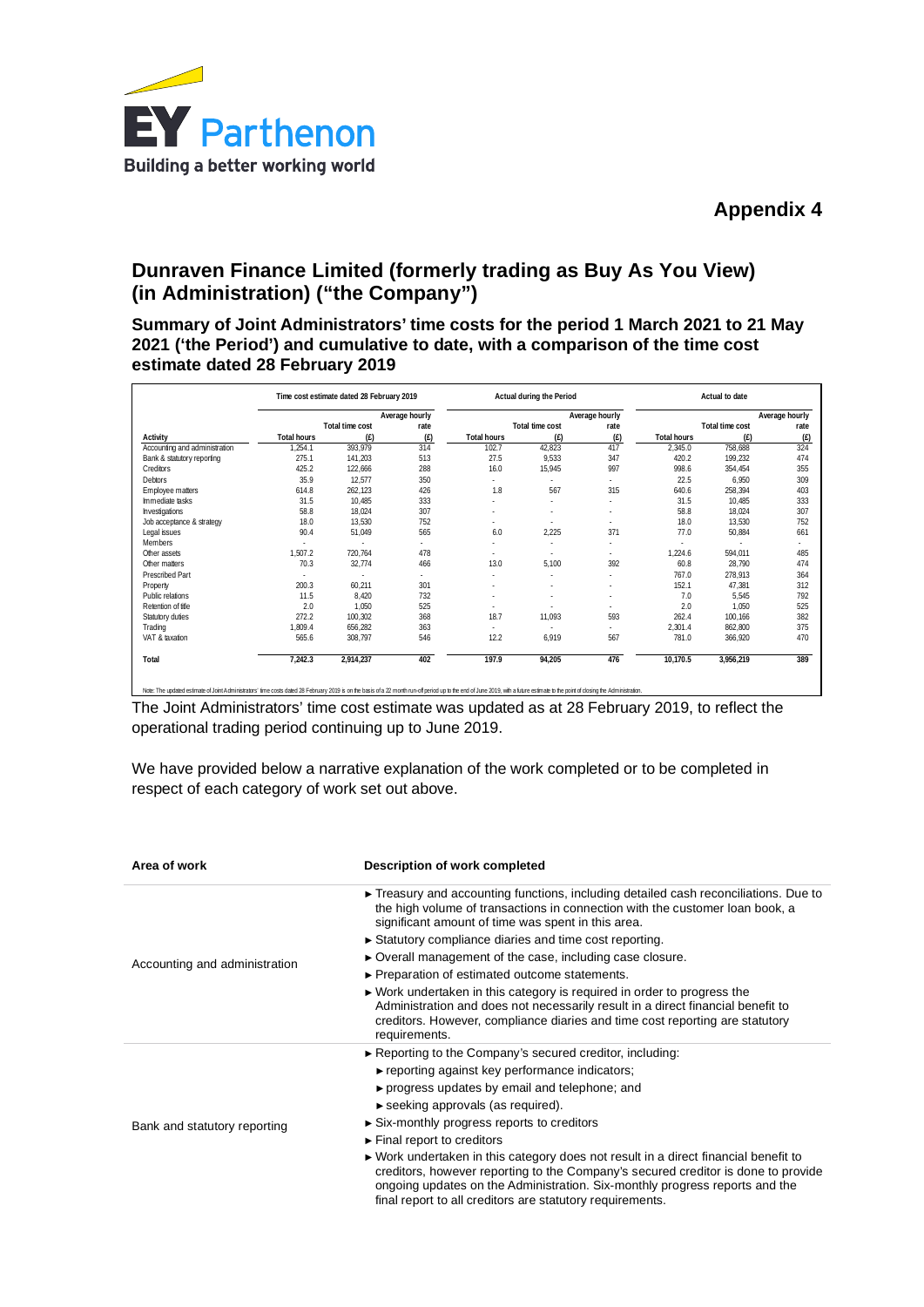

| Creditors / Prescribed Part | $\blacktriangleright$ Receipt and recording of preferential and unsecured creditor claims.<br>► Correspondence with the Company's preferential and unsecured creditors.<br>► Calculation and payment of distributions to the Company's secured creditor.<br>► Matters relating to the Company's preferential creditors, including:<br>► calculating employees' preferential creditor claims and agreeing the amounts<br>with them: and<br>► calculating and paying dividends in respect of agreed claims and accounting for<br>tax and national insurance on dividend payments.<br>► Reviewing and agreeing claims submitted by the Redundancy Payments Service<br>('RPS') and paying dividends as appropriate.<br>Matters relating to the Prescribed Part, including:<br>► calculating the Company's net property and Prescribed Part;<br>inviting and adjudication on unsecured claims; and<br>payment of dividends.<br>► Matters relating to the Redress process.<br>► Work undertaken in this category does result in a financial benefit to creditors. |
|-----------------------------|-------------------------------------------------------------------------------------------------------------------------------------------------------------------------------------------------------------------------------------------------------------------------------------------------------------------------------------------------------------------------------------------------------------------------------------------------------------------------------------------------------------------------------------------------------------------------------------------------------------------------------------------------------------------------------------------------------------------------------------------------------------------------------------------------------------------------------------------------------------------------------------------------------------------------------------------------------------------------------------------------------------------------------------------------------------|
| Debtors                     | ► Collection of book debts due to the Company at the date of appointment and<br>realising value from other debts and prepayments, including supplier bonds.<br>Note: See 'Other assets' section for the customer loan book asset.<br>► Work undertaken in this category has resulted in a direct financial benefit to                                                                                                                                                                                                                                                                                                                                                                                                                                                                                                                                                                                                                                                                                                                                       |
|                             | creditors.<br>► Communication with employees, including on-site meetings and consultation (as                                                                                                                                                                                                                                                                                                                                                                                                                                                                                                                                                                                                                                                                                                                                                                                                                                                                                                                                                               |
| Employee matters            | required).<br>Regular meetings with appointed employee representatives.<br>▶ Ongoing assessment of employee remuneration.<br>▶ Written correspondence to employees.<br>► Regular review of staffing levels during the Administration period, as the volume<br>of the trading activity reduces.<br>Assisting employees in the submission of claims to the RPS.<br>► Work in this category has been undertaken to assist employees during the<br>Administration. Whilst this is not directly linked to a financial benefit to creditors,<br>certain tasks have allowed the Company to continue trading and therefore,<br>facilitated realisations from the Company's assets which will provide a financial<br>benefit to creditors.                                                                                                                                                                                                                                                                                                                           |
| Immediate tasks             | • Matters requiring immediate attention following the appointment, in order to<br>commence the Administration, stabilise the business and make announcements<br>to key stakeholders.<br>► Work undertaken in this category is largely a statutory requirement and did not<br>necessarily result in a direct financial benefit to creditors. However, effective<br>communication with stakeholders and business stabilisation was essential to the<br>successful trading of the Company, which ultimately improved the outcome for<br>creditors.                                                                                                                                                                                                                                                                                                                                                                                                                                                                                                             |
| Investigations              | $\blacktriangleright$ Mandatory investigations work in accordance with Statement of Insolvency<br>Practice Number 2 (Investigations by Office Holders), and the Company Directors<br>Disqualification Act 1986.<br>$\blacktriangleright$ Work undertaken in this category is a statutory requirement and did not result in a<br>direct financial benefit to creditors.                                                                                                                                                                                                                                                                                                                                                                                                                                                                                                                                                                                                                                                                                      |
| Job acceptance and strategy | • Matters relating to the appointment and initial planning of the Administration<br>strategy, including meetings with the Company's director and members of senior<br>management.<br>$\triangleright$ Considering exit routes from Administration.<br>$\triangleright$ Work undertaken in this category was required to ensure appropriate planning<br>and considerations were completed to enable the Joint Administrators to<br>minimise the disruption to the Company upon entering Administration. As a result,<br>there is an indirect financial benefit to creditors in completing this work.                                                                                                                                                                                                                                                                                                                                                                                                                                                         |
| Legal issues                | Liaising with appointed legal advisors in connection with the Administration<br>process, including:<br>$\triangleright$ a review of the secured creditor's security;<br>$\blacktriangleright$ employee matters;<br>$\blacktriangleright$ review of certain contracts;<br>► regulatory matters, including liaising with the Financial Conduct Authority;<br>$\blacktriangleright$ matters relating to property leases;<br>► drafting of legal deed of waiver; and                                                                                                                                                                                                                                                                                                                                                                                                                                                                                                                                                                                            |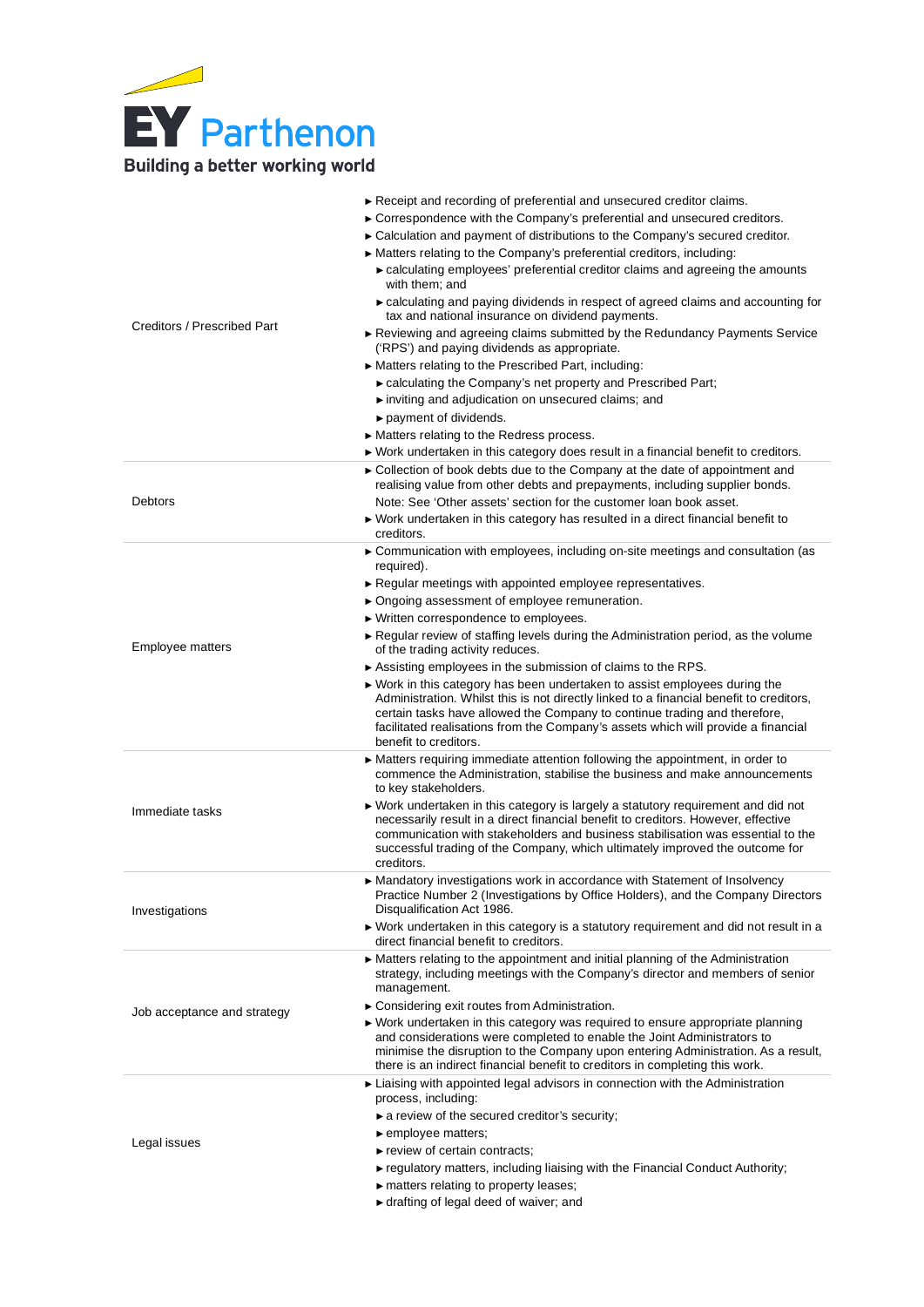

|                         | • drafting of legal documentation as required.<br>▶ Work undertaken in this category did not result in a direct financial benefit to<br>creditors but has been required to ensure the Joint Administrators have<br>considered the legal implications on a number of matters during the<br>Administration.                                                                                                                                                                                                                                                                                                                                                                                                                                                                                                                           |
|-------------------------|-------------------------------------------------------------------------------------------------------------------------------------------------------------------------------------------------------------------------------------------------------------------------------------------------------------------------------------------------------------------------------------------------------------------------------------------------------------------------------------------------------------------------------------------------------------------------------------------------------------------------------------------------------------------------------------------------------------------------------------------------------------------------------------------------------------------------------------|
| <b>Members</b>          | ► Communicating with the Company's members, in connection with the<br>Administration.                                                                                                                                                                                                                                                                                                                                                                                                                                                                                                                                                                                                                                                                                                                                               |
| Other assets            | ► Managing and realising value from the Company's main asset, its customer loan<br>book, including:<br>monitoring collections performance indicators and overseeing the collections<br>process;<br>liaising with third parties involved in the collection process;<br>implementing required changes to collections procedures; and<br>► communicating with the Financial Conduct Authority.<br>$\triangleright$ Considering options for the business, including a sale of the business & assets.<br>Realising value for the Company's surplus stock and other tangible assets.<br>► Assessing options to realise value from the Company's intangible assets.<br>► Dealing with assets owned by third parties, including vehicles.<br>► Work undertaken in this category has resulted in a direct financial benefit to<br>creditors. |
| Other matters           | Recovery of the Company's physical books and records, and electronic records.<br>► Work undertaken in this category is a statutory requirement and has not<br>necessarily resulted in a direct financial benefit to creditors.                                                                                                                                                                                                                                                                                                                                                                                                                                                                                                                                                                                                      |
| Property                | ► Corresponding with landlords of the Company's premises in respect of continued<br>occupation and subsequent exit from the premises.<br>$\blacktriangleright$ Identifying alternative / new trading premises (as required).<br>► Work undertaken in this category has not directly resulted in a financial benefit to<br>creditors, however it has enabled the Company to continue trading from<br>Company premises which in turn has facilitated further asset realisations.                                                                                                                                                                                                                                                                                                                                                      |
| <b>Public relations</b> | ► Preparing communications to the media and wider public following the<br>appointment of the Joint Administrators.<br>$\triangleright$ Reactive dealing with media enquiries.<br>► Work undertaken in this category has not resulted in a direct financial benefit to<br>creditors                                                                                                                                                                                                                                                                                                                                                                                                                                                                                                                                                  |
| Retention of title      | ► Facilitating and adjudicating on retention of title claims; including claimants'<br>identification of items which they believe are subject to a claim and reviewing the<br>evidence provided.<br>► Work undertaken in this category has not resulted in a direct financial benefit to<br>creditors, however it has benefited certain suppliers who had a retention of title<br>claim, thereby reducing the value of unsecured claims which may have been<br>lodged against the Company.                                                                                                                                                                                                                                                                                                                                           |
| Statutory duties        | ► Completion of statutory requirements of the Administration, including:<br>notifications to creditors and members;<br>$\blacktriangleright$ advertising the appointment;<br>► preparing the Joint Administrators' statement of proposals and fee estimate;<br>$\triangleright$ requesting an extension to the Administration Order (as required);<br>► requesting discharge of liability from creditors;<br>▶ preparing documents to end the Administration.<br>Work undertaken in this category is a statutory requirement and has not<br>▶<br>resulted in a direct financial benefit to creditors.                                                                                                                                                                                                                               |